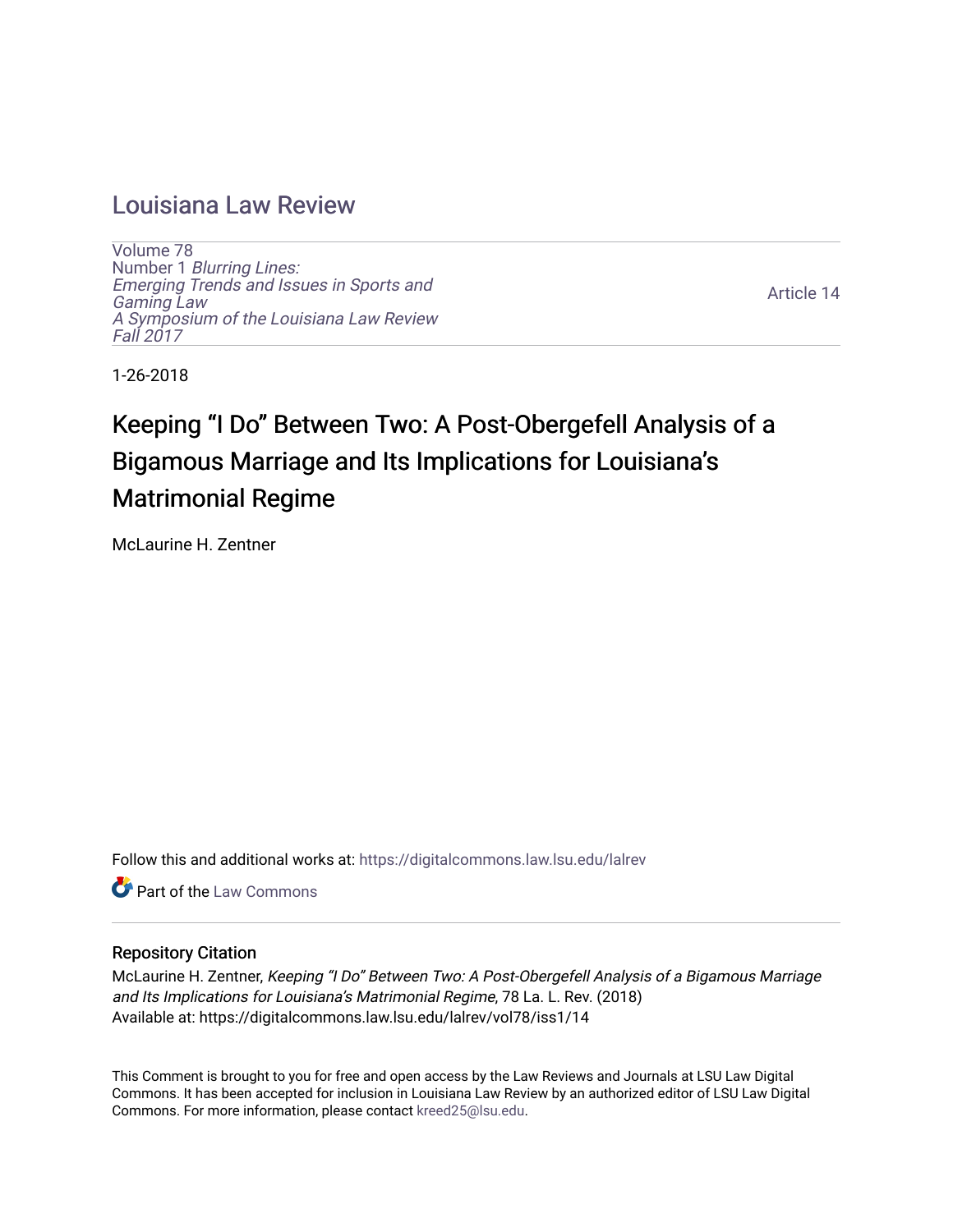# **Keeping "I Do" Between Two: A Post-***Obergefell* **Analysis of Bigamous Marriage and Its Implications for Louisiana's Matrimonial Regime**

# TABLE OF CONTENTS

| I.  | Background and Progression Toward the Bigamy Debate 338<br>A. Introduction to the Due Process and Equal                       |      |
|-----|-------------------------------------------------------------------------------------------------------------------------------|------|
|     | A Clausal Collision: The Ambiguities in Fourteenth<br><b>B.</b>                                                               |      |
|     |                                                                                                                               |      |
|     |                                                                                                                               |      |
|     | 2.                                                                                                                            |      |
| Π.  | The Constitutional Conundrum of Plural Unions346                                                                              |      |
|     | A.                                                                                                                            |      |
|     | The Problem with Louisiana's Criminal Bigamy Statute  347<br>$\mathbf{B}$ .<br>C. The Question and Implications of Legalizing |      |
|     |                                                                                                                               |      |
|     |                                                                                                                               |      |
|     | The Potential Impact of Legalizing Bigamous Unions  350<br>2.                                                                 |      |
| Ш.  |                                                                                                                               |      |
|     | The Level of Scrutiny for Criminalizing<br>$1_{\cdot}$                                                                        |      |
|     |                                                                                                                               |      |
|     | The Level of Scrutiny for Denying Legal Recognition<br>2.                                                                     |      |
|     |                                                                                                                               |      |
|     | a.                                                                                                                            |      |
|     | $\mathbf{b}$ .                                                                                                                |      |
|     | B. Identifying a Justifiable Governmental Interest361                                                                         |      |
|     | 1.                                                                                                                            |      |
|     | The Conflict with Community Property Law 364<br>2.                                                                            |      |
| IV. |                                                                                                                               |      |
|     | Conclusion.                                                                                                                   | .368 |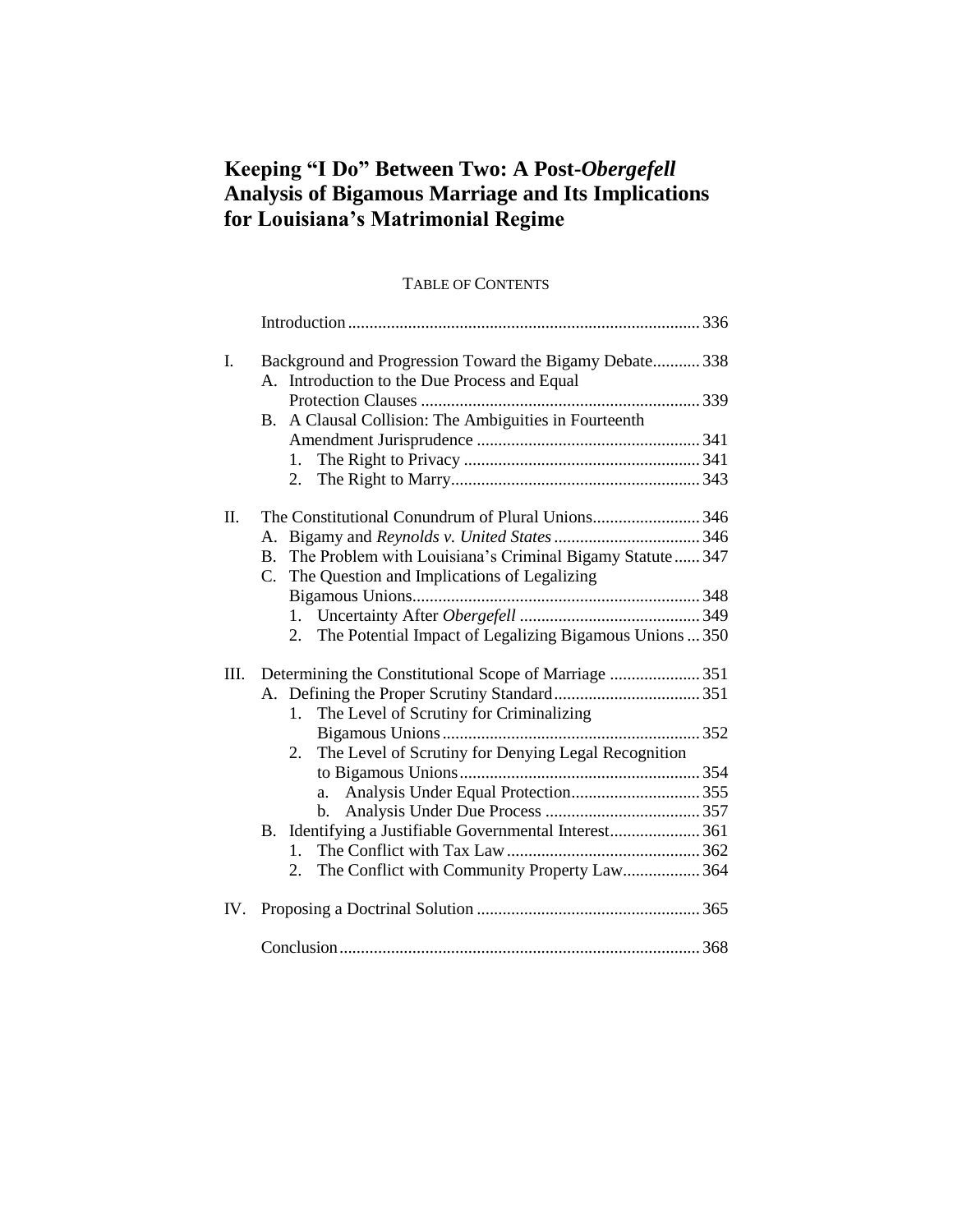#### **INTRODUCTION**

Meet Kody Brown, an advertising salesman living happily in Utah with his four wives and  $18$  children.<sup>1</sup> Apart from the fact that Kody has multiple wives, the Browns are an otherwise normal family. They take vacations, argue with one another, and share meals together at the end of a long day. Unfortunately for the Browns, local authorities began investigating them to determine whether they were in violation of the state's criminal bigamy laws.<sup>2</sup> Fearing for their safety, Kody moved his family to Nevada and filed suit against the state, claiming that the investigation violated his family's right to privacy. At trial, the lower court ruled in favor of the Browns and struck down as unconstitutional the portion of the state's bigamy statute that criminally implicated Kody for cohabiting<sup>3</sup> with multiple wives.<sup>4</sup> The appellate court, however, dismissed the case and effectively reinstated the statute that criminalized Kody and his family's way of life.<sup>5</sup>

TLC's popular television series "Sister Wives," which follows the Browns' lives, has entertained millions of viewers over the course of seven seasons.<sup>6</sup> What many viewers may not realize, however, are the legal issues raised by the show's plot. The Utah district court's ruling in favor of the Browns and striking down of the criminal portion of Utah's bigamy statute

Copyright 2017, by MCLAURINE H. ZENTNER.

<sup>1.</sup> The following hypothetical described herein is based on the factual circumstances in the 2013 Utah state court decision of *Brown v. Buhman*. *See generally* Brown v. Buhman, 947 F. Supp. 2d 1170 (D. Utah 2013).

<sup>2.</sup> UTAH CODE ANN. § 76-7-101 (West 2017); *Bigamy*, BLACK'S LAW DICTIONARY (10th ed. 2014) ("[Bigamy is] [t]he act of marrying one person while legally married to another."); *see also Polygamy*, BLACK'S LAW DICTIONARY 1347 (defining polygamy as "[t]he state or practice of having more than one spouse simultaneously").

<sup>3.</sup> *Cohabitation*, BLACK'S LAW DICTIONARY ("[Cohabitation is] [t]he fact, state, or condition of living together, esp[ecially] as partners in life, usu[ally] with the suggestion of sexual relations.").

<sup>4.</sup> *Brown*, 947 F. Supp. 2d at 1222–23.

<sup>5.</sup> *See* Brown v. Buhman, 822 F.3d 1151, 1179 (10th Cir. 2016). The court justified its dismissal of the case by concluding that because Utah prosecutors had a policy of not pursuing most bigamy cases, the plaintiffs had no credible fear of future prosecution and thus lacked standing. *Id.* at 1167; *see also* discussion *infra* Part II.A.

<sup>6.</sup> *See* Michael Rothman, *"Sister Wives": Everything You Need to Know About Kody Brown and Family*, ABC NEWS (Apr. 12, 2016), http://abcnews.go.com/Enter tainment/kody-brown-sister-wives/story?id=38331357 (providing background of the Brown family and discussing the purpose and plot of the show) [https://perma.cc /HS38-9QVA].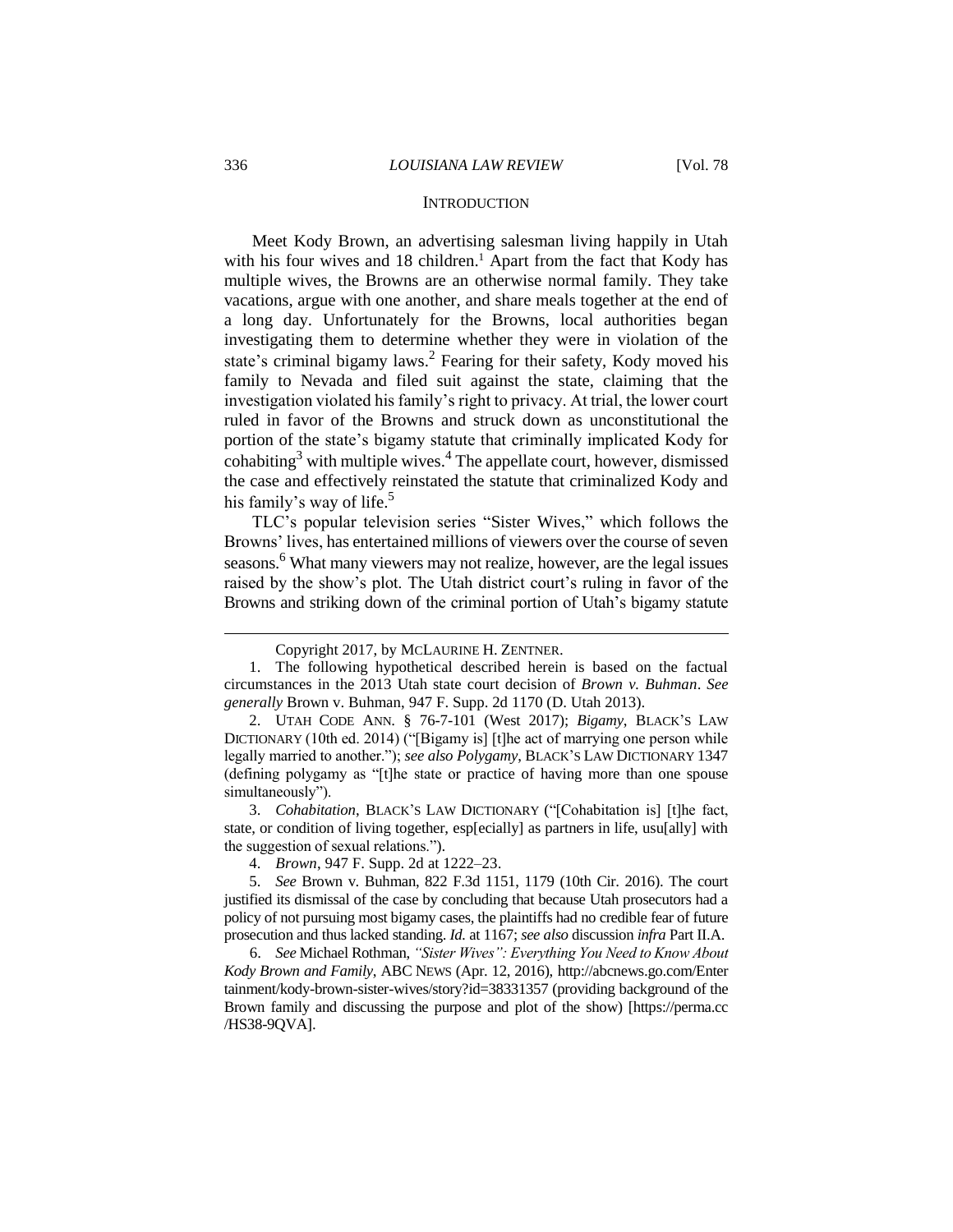was vacated recently by the Tenth Circuit Court of Appeals on procedural grounds.<sup>7</sup> The Tenth Circuit's decision, along with the recent United States Supreme Court decision in *Obergefell v. Hodges* prohibiting states from banning same-sex marriages, <sup>8</sup> has intensified a new and controversial debate concerning the legality of anti-bigamy laws. A central issue debated concerns whether marriage should be restricted to relationships consisting of only two individuals, thus denying marriage rights to individuals, such as Kody and his family, who are in bigamous unions.

Perhaps the most controversial matter surrounding the constitutionality of bigamous marriage is whether states should recognize the practice legally and confer governmental benefits to individuals in these unions. A major concern surrounding the legal recognition of bigamous marriage is the effect such recognition would have on tax and community property laws—two areas of law shaped by the concept of marriage as a legal union between two individuals. A United States Supreme Court decision requiring states to recognize bigamous marriage as a legal institution would disrupt tax and community property laws significantly throughout the United States.<sup>9</sup> The issue of bigamous marriage is particularly relevant to Louisiana—not only because Louisiana is a community property state<sup>10</sup> but also because of Louisiana's criminal bigamy statute. $11$ 

Part I of this Comment provides background on the United States Supreme Court's recent expansion of individual rights and liberties and the significant ambiguities surrounding the Supreme Court's interpretation of the Due Process and Equal Protection clauses of the Fourteenth Amendment. Part II analyzes Louisiana's criminal bigamy statute and the issues surrounding the bigamous marriage debate generally. Part III conducts a constitutional analysis of Louisiana's criminal bigamy statute and highlights the central issues the statute raises. Lastly, Part IV proposes that the Louisiana Supreme Court, if confronted with the constitutionality of Louisiana's criminal bigamy statute, should decline to extend the fundamental right to marry to bigamous unions under a rational basis review. Instead, the Louisiana Supreme Court should hold the portion of the statute criminalizing bigamous marriage unconstitutional in light of

<sup>7.</sup> *Brown*, 822 F.3d at 1179; *see also* discussion *infra* Part II.A.

<sup>8.</sup> Obergefell v. Hodges, 135 S. Ct. 2584, 2607 (2015).

<sup>9.</sup> *See*Samuel D. Brunson, *Taxing Polygamy*, 91WASH.U.L.REV.113,117 (2013).

<sup>10.</sup> *See, e.g.*, LA.CIV.CODE art. 2338 (2017). The question of legally recognizing bigamous marriage presents a significant challenge to community property states that treat marriage as an institution consisting of only two people. *See, e.g.*, Hadar Aviram & Gwendolyn Leachman, *The Future of Polyamorous Marriage: Lessons from the Marriage Equality Struggle, 38 HARV. J.L. & GENDER 269, 318 (2015).* 

<sup>11.</sup> LA. REV. STAT. § 14:76 (2017).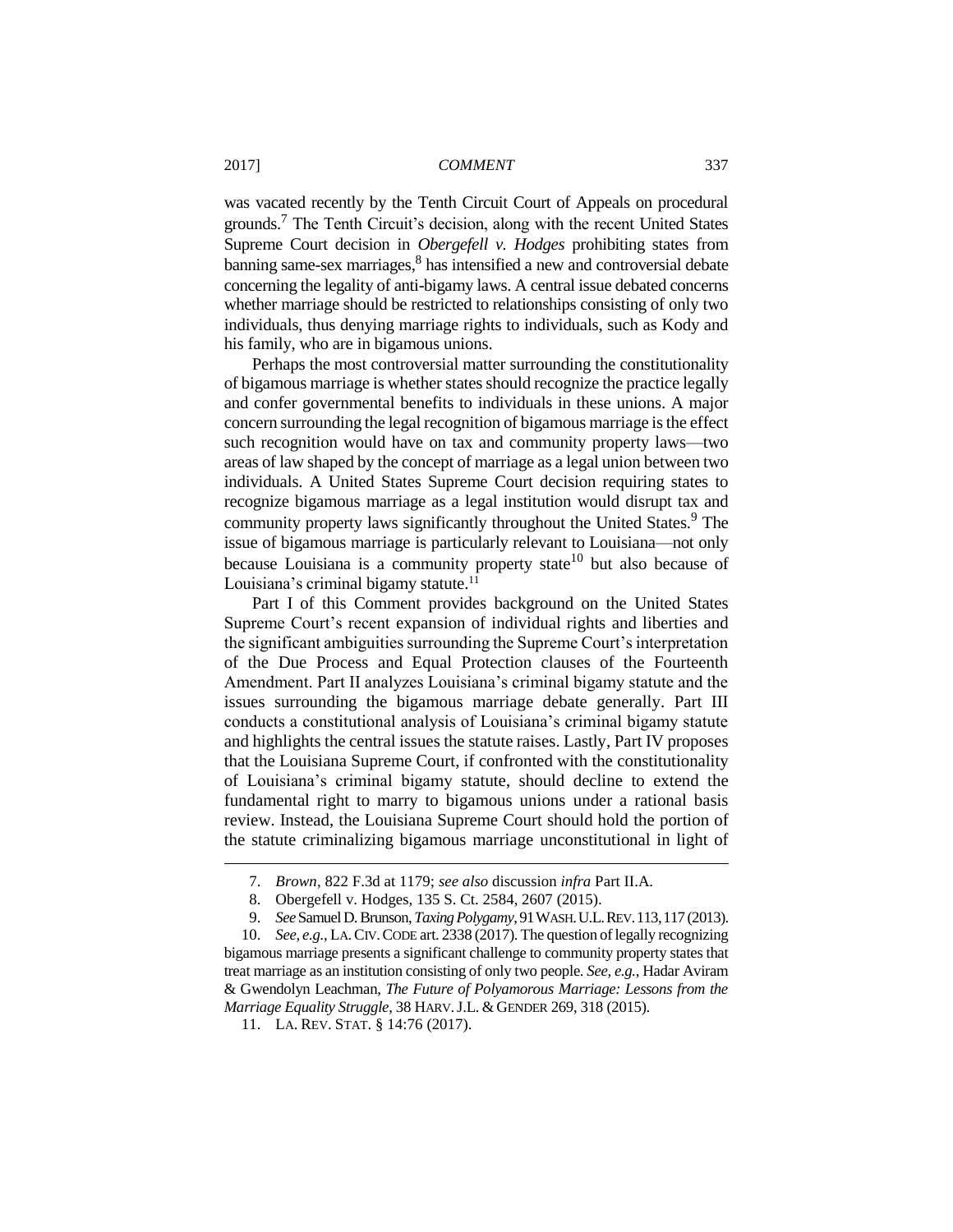*Lawrence v. Texas*<sup>12</sup> and the greater privacy rights that Louisiana citizens enjoy under the state constitution.<sup>13</sup>

#### I. BACKGROUND AND PROGRESSION TOWARD THE BIGAMY DEBATE

Marriage is one of the most profound and important institutions in American society, and many people consider marriage to be the most significant moment an individual can experience during one's life.<sup>14</sup> Marriage also is a unique institution because of its nationwide recognition as a contract formed between the spouses and the government.<sup>15</sup> The legal aspect of marriage seems rather peculiar in light of the particularly intimate and private nature associated with the institution of marriage.

Marriage offers the opportunity for two people to join together in a single union composed of love, fidelity, and spirituality.<sup>16</sup> The government also benefits from this arrangement because marriage can be an effective mechanism to facilitate child-rearing in stable family environments—the building blocks of a strong and productive society.<sup>17</sup> The government's extensive role in regulating marriage, however, raises the question of how far regulations should extend when individual rights and liberties are concerned. An examination of the United States Supreme Court's interpretation of individual rights and liberties and the extent to which they are protected by the United States Constitution highlights the significance concerning the issue of governmental regulation of bigamous relationships.

14. *See, e.g.*, Obergefell v. Hodges, 135 S. Ct. 2584, 2594 (2015) ("The centrality of marriage to the human condition makes it unsurprising that the institution has existed for millennia and across civilizations. Since the dawn of history, marriage has transformed strangers into relatives, binding families and societies together.").

15*. See* EDWARD SCHILLEBEECKX, MARRIAGE: HUMAN REALITY AND SAVING MYSTERY 388 (1965) (explaining that the contractual nature of marriage came from the Roman *consensus* idea of marriage).

16. *See, e.g.*, *Obergefell*, 135 S. Ct. at 2608 ("No union is more profound than marriage, for it embodies the highest ideals of love, fidelity, devotion, sacrifice, and family.").

17. *See id.* at 2600; *see also, e.g.*, Meyer v. Nebraska, 262 U.S. 390, 399–400 (1923).

<sup>12.</sup> Lawrence v. Texas, 539 U.S. 558 (2003).

<sup>13.</sup> LA CONST. art. I, § 5; *see also* S. Con. Res. 39, 1997 Leg., Reg. Sess. (La. 1997). Former Supreme Court Justice Byron White famously stated, "The [Supreme] Court is most vulnerable and comes nearest to illegitimacy when it deals with judge-made constitutional law having little or no cognizable roots in the language or design of the Constitution." Bowers v. Hardwick, 478 U.S. 186, 194 (1986). It is with this idea in mind that this Comment approaches its analysis of bigamous marriage.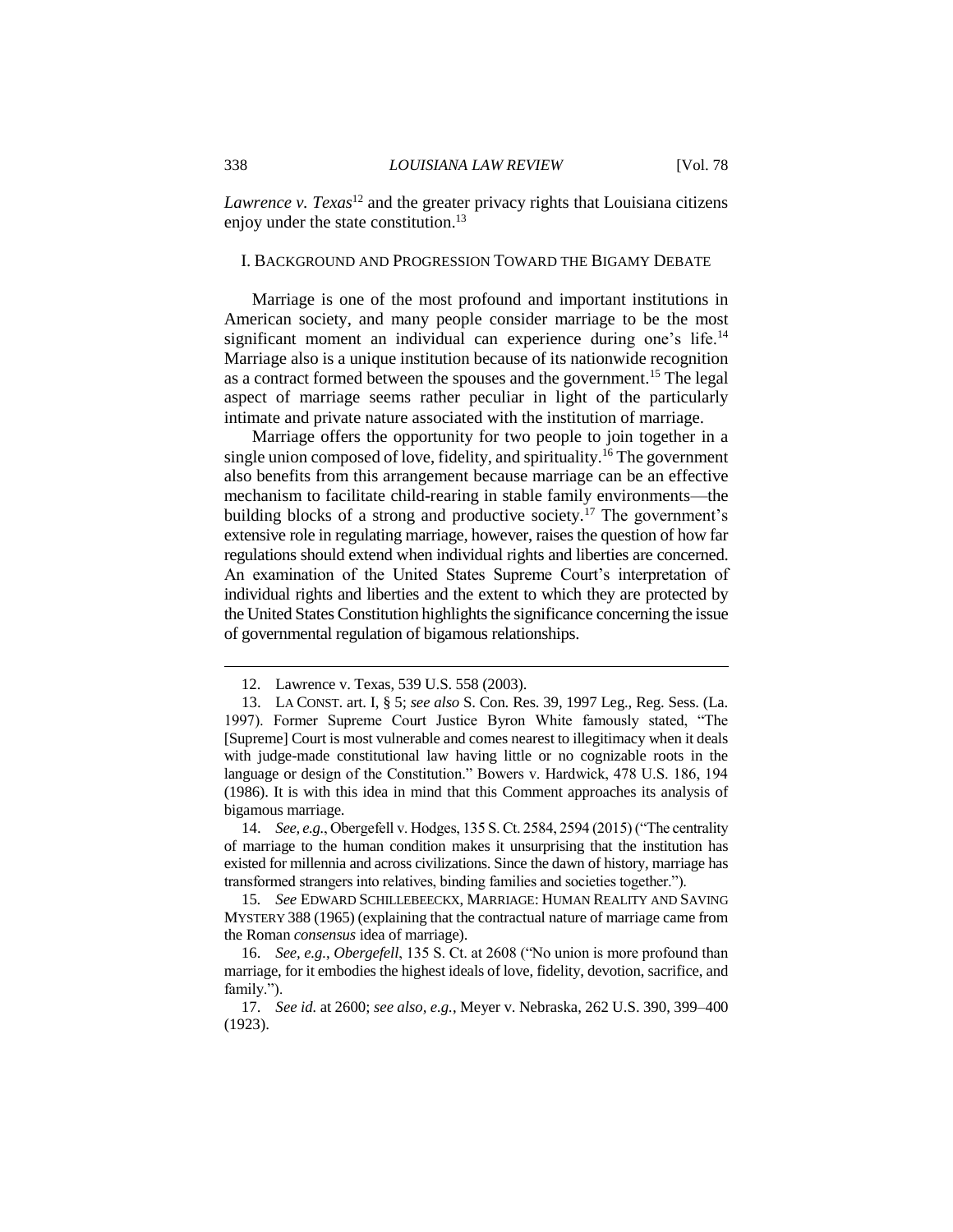#### *A. Introduction to the Due Process and Equal Protection Clauses*

The Fourteenth Amendment of the United States Constitution is one of the most significant constitutional amendments because it safeguards fundamental individual rights and mandates equal protection of the laws.<sup>18</sup> Section One of the Fourteenth Amendment contains both the Due Process Clause and the Equal Protection Clause.<sup>19</sup> The Due Process Clause declares that no state shall "deprive any person of life, liberty, or property, without due process of law." $^{20}$  Additionally, the Equal Protection Clause mandates that no state shall "deny to any person within its jurisdiction the equal protection of the laws."<sup>21</sup> Together, these two clauses form one of the most heavily litigated sections of the United States Constitution.<sup>22</sup> The high volume of litigation is primarily a result of the Supreme Court's ambiguous interpretation of the overlap between these two clauses.<sup>23</sup>

The United States Supreme Court has relied on the Due Process Clause to recognize independent substantive and procedural requirements that state laws must observe.<sup>24</sup> The Court's interpretation of the Due Process Clause often concerns the "fundamental rights" of individuals that the Court deems "implicit in the concept of ordered liberty."<sup>25</sup> When deciding whether a right is "fundamental," the Court examines whether the right is "deeply rooted in this Nation's history and tradition."<sup>26</sup> If a court deems the right fundamental, then it applies "strict scrutiny" analysis under which the government must

 $\overline{a}$ 

24. ERWIN CHEMERINSKY, CONSTITUTIONAL LAW: PRINCIPLES AND POLICIES 569 (5th ed. 2015).

<sup>18.</sup> U.S. CONST. amend. XIV.

<sup>19.</sup> *Id.* § 1.

<sup>20.</sup> *Id.*

<sup>21.</sup> *Id.*

<sup>22.</sup> *The Enabling Clause of the Fourteenth Amendment: A Reservoir of Congressional Power?*, 33 COLUM. L. REV. 854, 854 (1933).

<sup>23.</sup> *See* discussion *infra* Part I.B.

<sup>25.</sup> Palko v. Connecticut, 302 U.S. 319, 325 (1937).

<sup>26.</sup> *See, e.g.*, Moore v. City of East Cleveland, 431 U.S. 494, 503 (1977) ("Appropriate limits on substantive due process come not from drawing arbitrary lines but rather from careful 'respect for the teachings of history (and), solid recognition of the basic values that underlie our society.'"). This analysis by the Court primarily concerns rights not mentioned expressly in the text of the Constitution, unlike other fundamental rights, such as the right to trial by jury and the Fourth Amendment's safeguard from unreasonable searches and seizures. *See* CHEMERINSKY, *supra* note 24, at 826.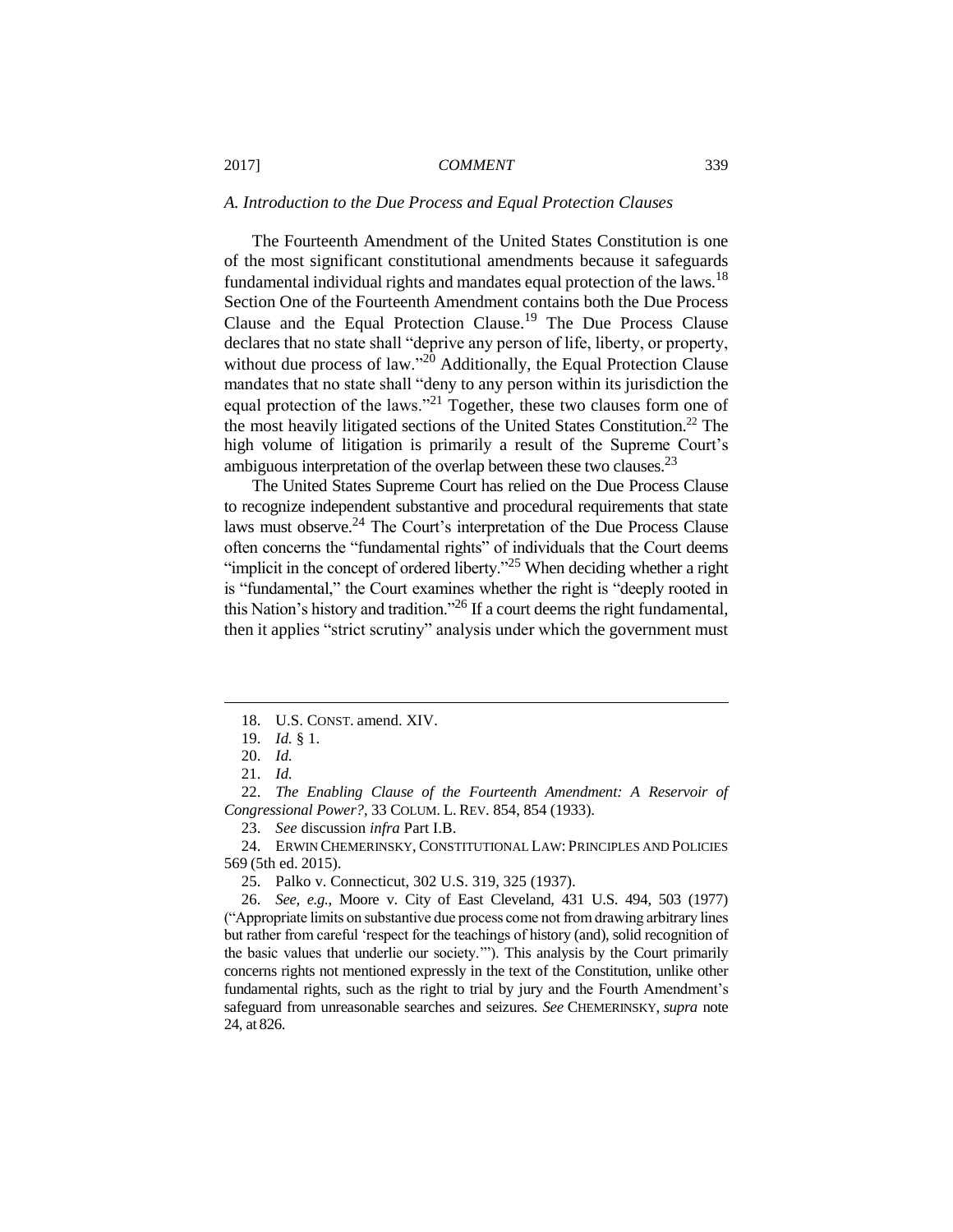demonstrate a compelling state interest<sup>27</sup> that is advanced by a narrowly tailored law that infringes upon the right at issue.<sup>28</sup> Strict scrutiny analysis is the most stringent judicial standard of review and ordinarily results in a court striking down the law in question.<sup>29</sup> If a court determines that the law under review does not implicate or infringe upon a fundamental right, then "rational basis" review applies, which requires the government to show only that the law in question rationally relates to some legitimate state interest.<sup>30</sup> Comparatively, the rational basis test is the least stringent standard of review and ordinarily results in the court upholding the law. $31$ 

Congress ratified the Fourteenth Amendment and the Equal Protection Clause largely in response to widespread discrimination against former slaves after the Civil War.<sup>32</sup> The Equal Protection Clause mandates that all persons in similar capacities be treated equally under the law.<sup>33</sup> In an equal protection analysis, courts focus on whether a sufficient governmental interest exists to justify the discriminatory effect of the law at issue on a certain class of people.<sup>34</sup> The two primary ways in which a law can be held unconstitutional under the Equal Protection Clause is if the court finds that the

<sup>27.</sup> *See* Wygant v. Jackson Bd. of Educ., 476 U.S. 267, 280 (1986) ("Under strict scrutiny the means chosen to accomplish the State's asserted purpose must be specifically and narrowly framed to accomplish that purpose.").

<sup>28.</sup> *See, e.g.*, Adarand Constructors v. Pena, 515 U.S. 200, 227 (1995).

<sup>29.</sup> CHEMERINSKY, *supra* note 24, at 567.

<sup>30.</sup> *See, e.g.*, Williamson v. Lee Optical, Inc., 348 U.S. 483, 491 (1955).

<sup>31.</sup> *See, e.g.*, CHEMERINSKY, *supra* note 24, at 565–66. An additional level of scrutiny that courts sometimes apply is the middle tier of review known as "intermediate scrutiny." *Id*. Under this standard of review, which is slightly more stringent than rational basis but slightly less stringent than strict scrutiny, a law will be upheld as long as it is substantially related to an important governmental purpose. *See id.*; *see also* Lehr v. Robertson, 463 U.S. 248, 266 (1983). Although intermediate scrutiny is applied in various contexts, such as laws involving gender discrimination and regulation of commercial speech, *see, e.g.*, Craig v. Boren, 429 U.S. 190 (1976); Rubin v. Coors Brewing Co., 514 U.S. 476 (1995), rational basis and strict scrutiny are the only levels of scrutiny at issue in this Comment.

<sup>32.</sup> CHEMERINSKY, *supra* note 24, at 695.

<sup>33.</sup> U.S. CONST. amend. XIV, § 1.

<sup>34.</sup> *See* Skinner v. Oklahoma, 316 U.S. 535, 544 (1942). Additionally, the levels of scrutiny that apply to an analysis under due process also apply to an analysis under equal protection. *See, e.g.*, CHEMERINSKY, *supra* note 24, at 567.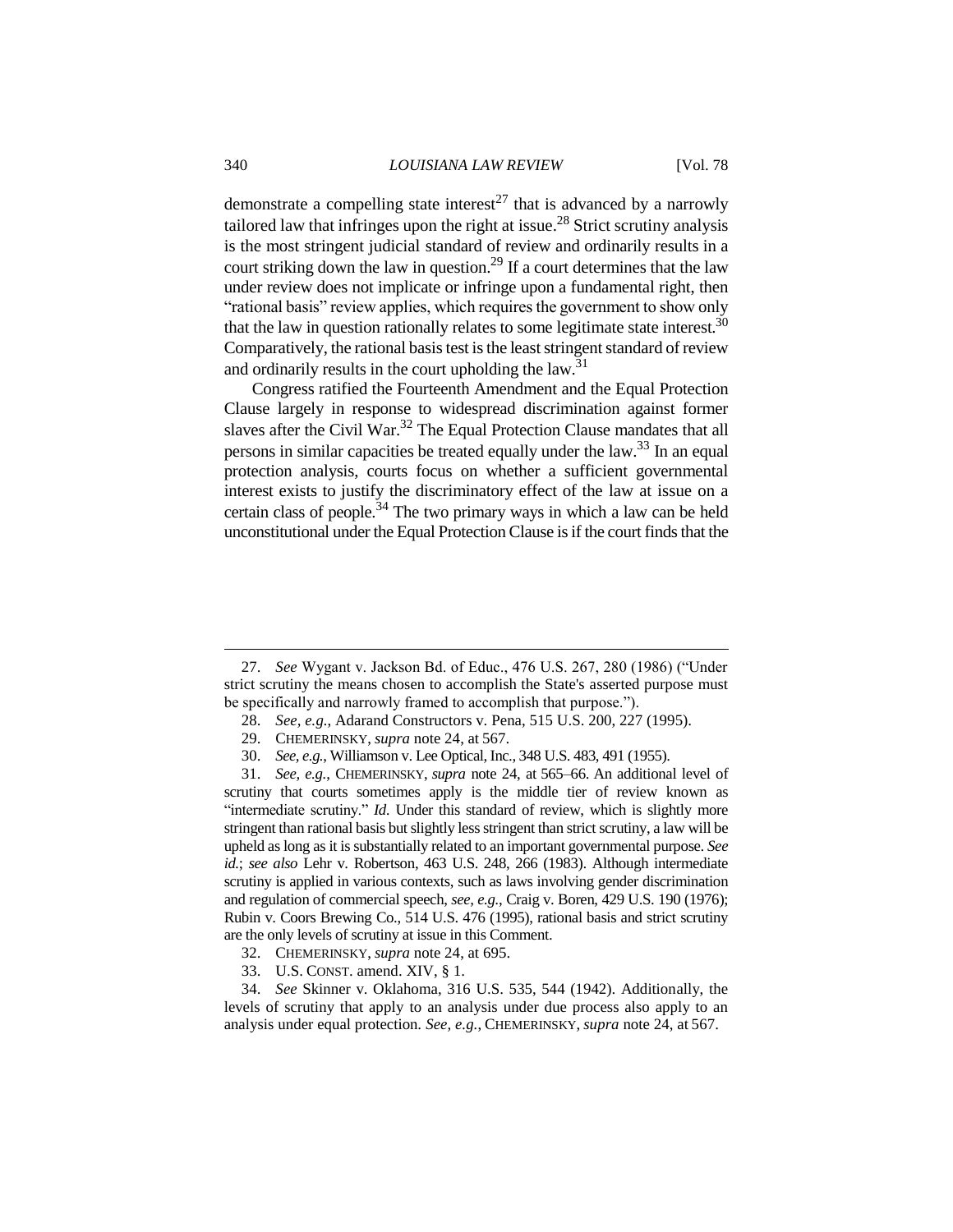law in question implicates a "suspect class,"  $35$  such as race,  $36$  or if the law discriminates against a non-suspect class but nevertheless burdens a fundamental right.<sup>37</sup> The latter scenario, which implicates the overlap of both due process and equal protection, marks the point when an analysis under the Fourteenth Amendment becomes especially complex due to the Court's failure in recent decisions to specify the appropriate levels of scrutiny for analyzing individual rights.<sup>38</sup>

## *B. A Clausal Collision: The Ambiguities in Fourteenth Amendment Jurisprudence*

American society has defied social injustice throughout its history and its legal regime has evolved, albeit gradually, to incorporate new rights and freedoms for all its citizens.<sup>39</sup> In the past 50 years alone, the United States Supreme Court has facilitated a significant expansion of social liberties, especially within the realm of individual rights and liberties. <sup>40</sup> Today, United States citizens have the constitutional rights to privacy and to marry any individual, regardless of race, social status, or sexual orientation.<sup>41</sup> The expansion of social liberties is especially significant in relation to bigamous marriage because the expansion highlights the two interrelated constitutional issues central to this debate: the right to privacy and the right to marry.

# *1. The Right to Privacy*

Although the United States Constitution does not provide explicitly for a right to privacy, the Supreme Court has affirmed repeatedly an individual right to freedom from unwarranted intrusion or exposure in

<sup>35.</sup> In determining whether a class warrants a heightened standard of scrutiny under the equal protection clause, the Supreme Court considers history of discrimination, political powerlessness, immutability of the characteristic, and the relation between the characteristic and the ability of the group to perform or contribute to society. *See* Frontiero v. Richardson, 411 U.S. 677, 684–86 (1973).

<sup>36.</sup> CHEMERINSKY, *supra* note 24, at 698.

<sup>37.</sup> *Skinner*, 316 U.S. at 541.

<sup>38.</sup> CHEMERINSKY, *supra* note 24, at 822.

<sup>39.</sup> *See, e.g.*, *id.* at 695–96.

<sup>40</sup>*. See, e.g.*, *id.*

<sup>41</sup>*. See, e.g.*, *id.* at 696. *See generally* Griswold v. Connecticut, 381 U.S. 479 (1965); Loving v. Virginia, 388 U.S. 1 (1967); Zablocki v. Redhail, 434 U.S. 374 (1978); Obergefell v. Hodges, 135 S. Ct. 2584 (2015).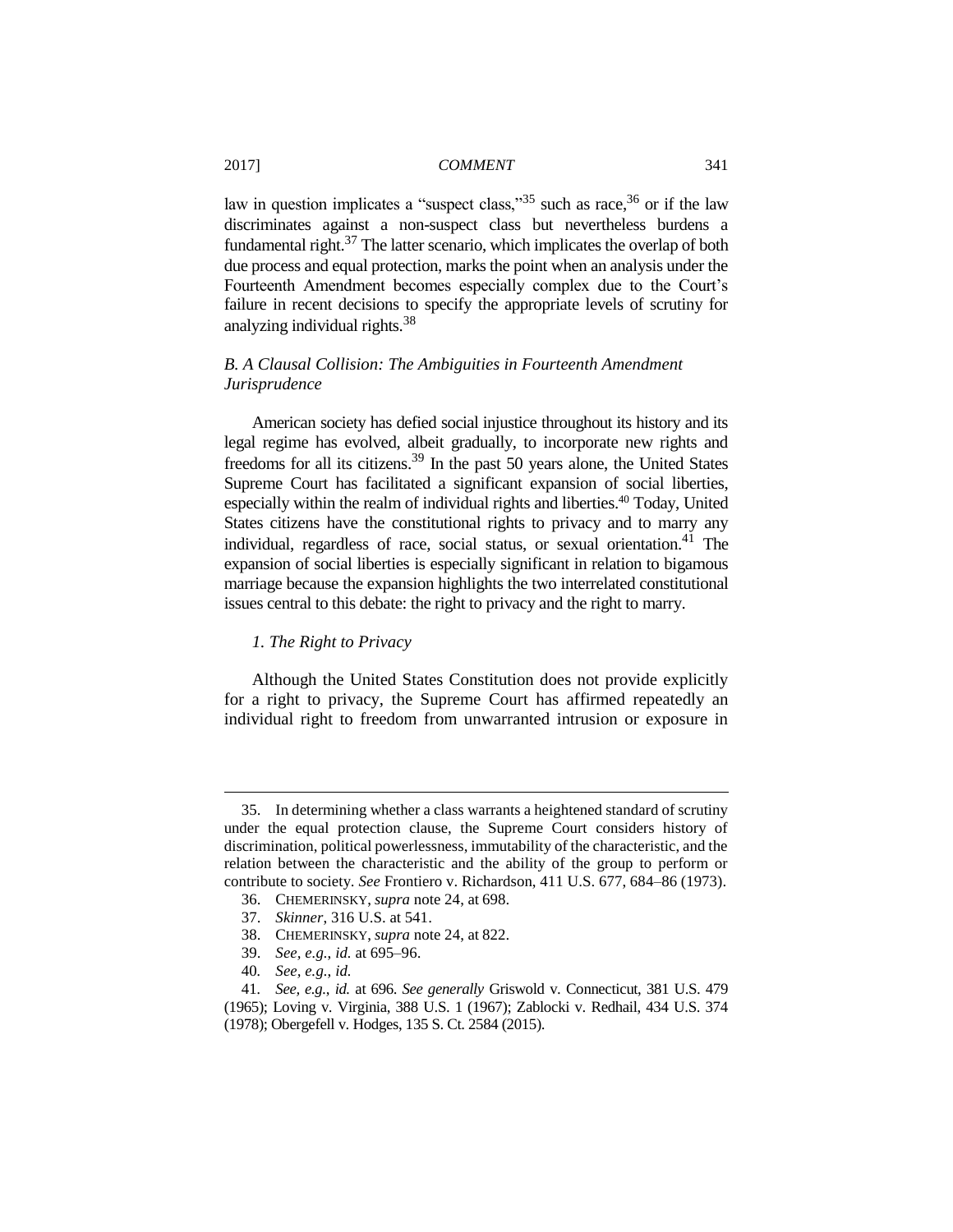one's private and intimate affairs.<sup>42</sup> In particular, the Court has analyzed this right frequently in the context of marriage. $43$ 

In 1965, the Supreme Court in *Griswold v. Connecticut* invalidated a law that criminalized the use of contraceptives as violating the marital "right to privacy,"<sup>44</sup> finding the right protected by the Due Process Clause of the Fourteenth Amendment.<sup>45</sup> Seven years later in *Eisenstadt v. Baird*, the Court held a Massachusetts state law unconstitutional under the Fourteenth Amendment's Equal Protection Clause for preventing unmarried couples from accessing contraceptives.<sup>46</sup> The Court reasoned that the law resulted in impermissible discrimination by denying the right to possess contraceptives to unmarried couples.<sup>47</sup>

In 2003, the Court promulgated the momentous decision of *Lawrence v. Texas*, a case that involved a controversial Texas criminal law that classified consensual homosexual intercourse as illegal sodomy.<sup>48</sup> The case arose after Texas police arrested two men for engaging in sexual intercourse and later fined them under a Texas criminal law that prohibited "deviant sexual intercourse"—defined under the law as sexual activity between same-sex individuals.<sup>49</sup> The Court struck down the law as unconstitutional and held that an individual has a right to engage in intimate and consensual sexual conduct under the Due Process Clause of the Fourteenth Amendment. <sup>50</sup> In a vigorous dissent, Justice Scalia heavily criticized Justice Kennedy's holding in the majority opinion as ambiguous for failing to articulate the applicable level of scrutiny.<sup>51</sup> Furthermore, the Court did not define the right to privacy as "fundamental" or mention strict scrutiny in the opinion. <sup>52</sup> Although the holding in *Lawrence* concerned a

<sup>42.</sup> *Right of privacy*, BLACK'S LAW DICTIONARY (10th ed. 2014).

<sup>43.</sup> *See* Griswold v. Connecticut, 381 U.S. 479 (1965).

<sup>44.</sup> *Id.* at 485–86 (emphasizing that the idea of allowing police "to search the sacred precincts of marital bedrooms for telltale signs of the use of contraceptives . . . is repulsive to the notions of privacy surrounding the marriage relationship").

<sup>45.</sup> *See id.* at 485.

<sup>46.</sup> *See* Eisenstadt v. Baird, 405 U.S. 438, 447 (1972).

<sup>47.</sup> *Id.* at 452.

<sup>48.</sup> Lawrence v. Texas, 539 U.S. 558, 558 (2003).

<sup>49.</sup> *Id.* at 563.

<sup>50.</sup> *Id.* at 567 ("When sexuality finds overt expression in intimate conduct with another person, the conduct can be but one element in a personal bond that is more enduring. The liberty protected by the Constitution allows homosexual persons the right to make this choice.").

<sup>51.</sup> *Id.* at 586 (Scalia, J., dissenting).

<sup>52.</sup> CHEMERINSKY, *supra* note 24, at 882.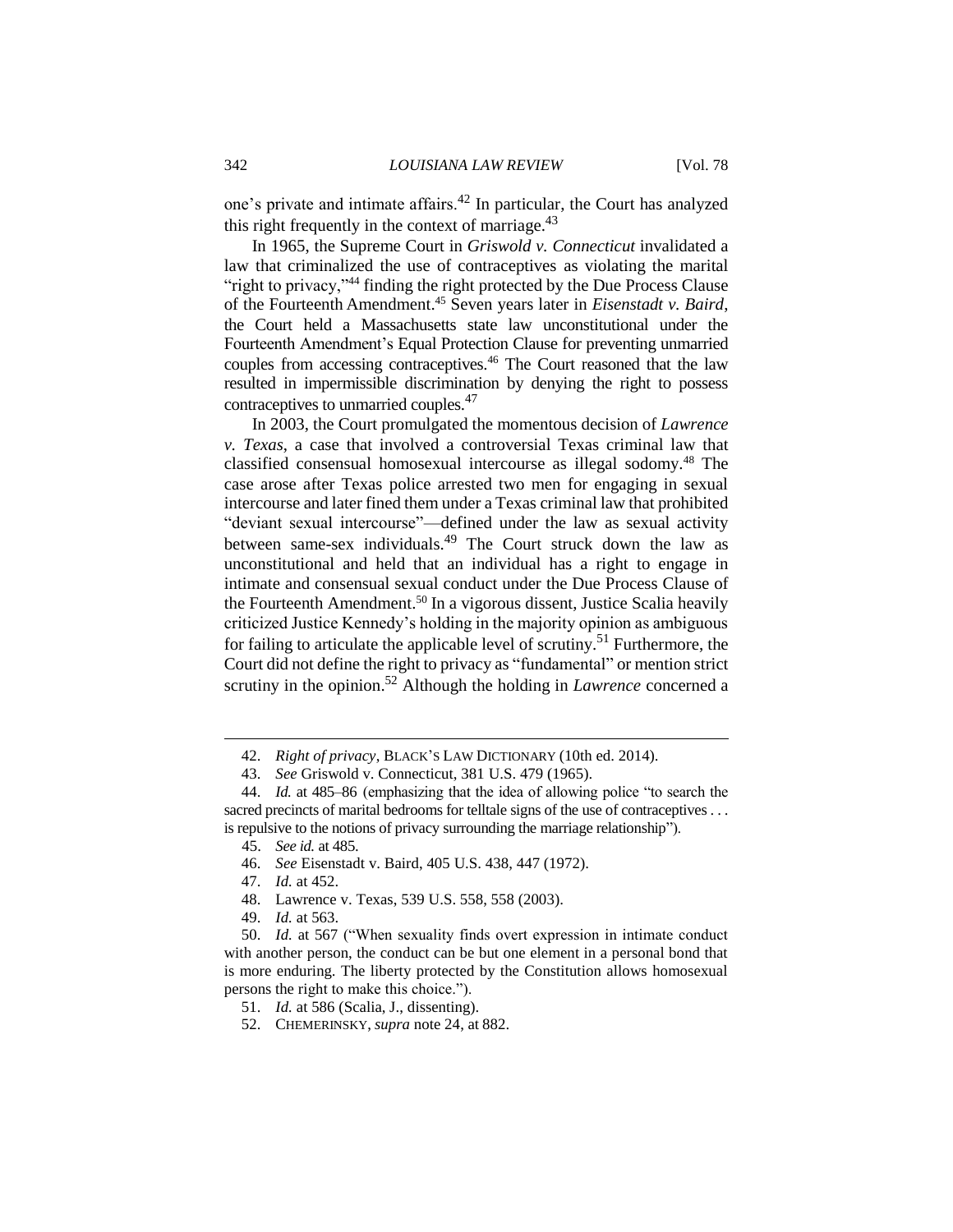statute criminalizing homosexual sodomy,<sup>53</sup> many scholars believe that the broader impact of this decision was the Court's implied recognition of a "fundamental right to privacy."<sup>54</sup> The *Lawrence* decision set the stage for later Supreme Court decisions that would expand individual civil liberties further, particularly the right to marry.<sup>55</sup>

#### *2. The Right to Marry*

Although marriage is not defined in the United States Constitution, the judicial understanding of this institution has evolved throughout the nation's history.<sup>56</sup> The Supreme Court first recognized marriage as a fundamental right in the groundbreaking decision of *Loving v. Virginia*. 57 In *Loving*, the Court held unconstitutional a Virginia statute that prohibited a white person from marrying another person of a different race.<sup>58</sup> The first part of the Court's opinion explained why the law violated the Equal Protection Clause, stating that "[t]here can be no doubt that restricting the freedom to marry solely because of racial classifications violates the central meaning of the Equal Protection Clause."<sup>59</sup> The Court held that the law deprived the Lovings, the interracial couple prosecuted in Virginia for violating its anti-miscegenation law, of their constitutionally protected liberty without due process of  $law<sup>60</sup>$ .

In *Zablocki v. Redhail*, the Court invalidated a Wisconsin law that prevented noncustodial parents, if they were required to pay child support to a minor not in their custody, from marrying without first obtaining permission from a court.<sup>61</sup> Although the Court accepted the state's claim that it had a substantial interest in ensuring that noncustodial parents paid child support, the Court concluded that the law was not related sufficiently

<sup>53.</sup> *Lawrence*, 539 U.S. at 558.

<sup>54.</sup> CHEMERINSKY, *supra* note 24, at 881; *see also* Casey E. Faucon, *Polygamy after* Windsor*: What's Religion Got to Do with It?*, 9 HARV. L. & POL'Y REV. 471, 499–500 (2015) ("[T]he *Lawrence* decision expanded upon the scope of Due Process to include sexual conduct beyond the marital relationship, allowing the individual, married or single, to be free from unwarranted governmental intrusions.").

<sup>55.</sup> Obergefell v. Hodges, 135 S. Ct. 2584 (2015);*see also* discussion *infra* Part I.B.2*.*

<sup>56</sup>*. Obergefell*, 135 S. Ct. at 2613–16 (Roberts, C. J., dissenting) (discussing the aspects of marriage that have changed over time).

<sup>57.</sup> Loving v. Virginia, 388 U.S. 1, 1 (1967).

<sup>58.</sup> *Id.* at 4.

<sup>59.</sup> *Id.* at 12.

<sup>60.</sup> *Id.*

<sup>61.</sup> Zablocki v. Redhail, 434 U.S. 374, 375 (1978).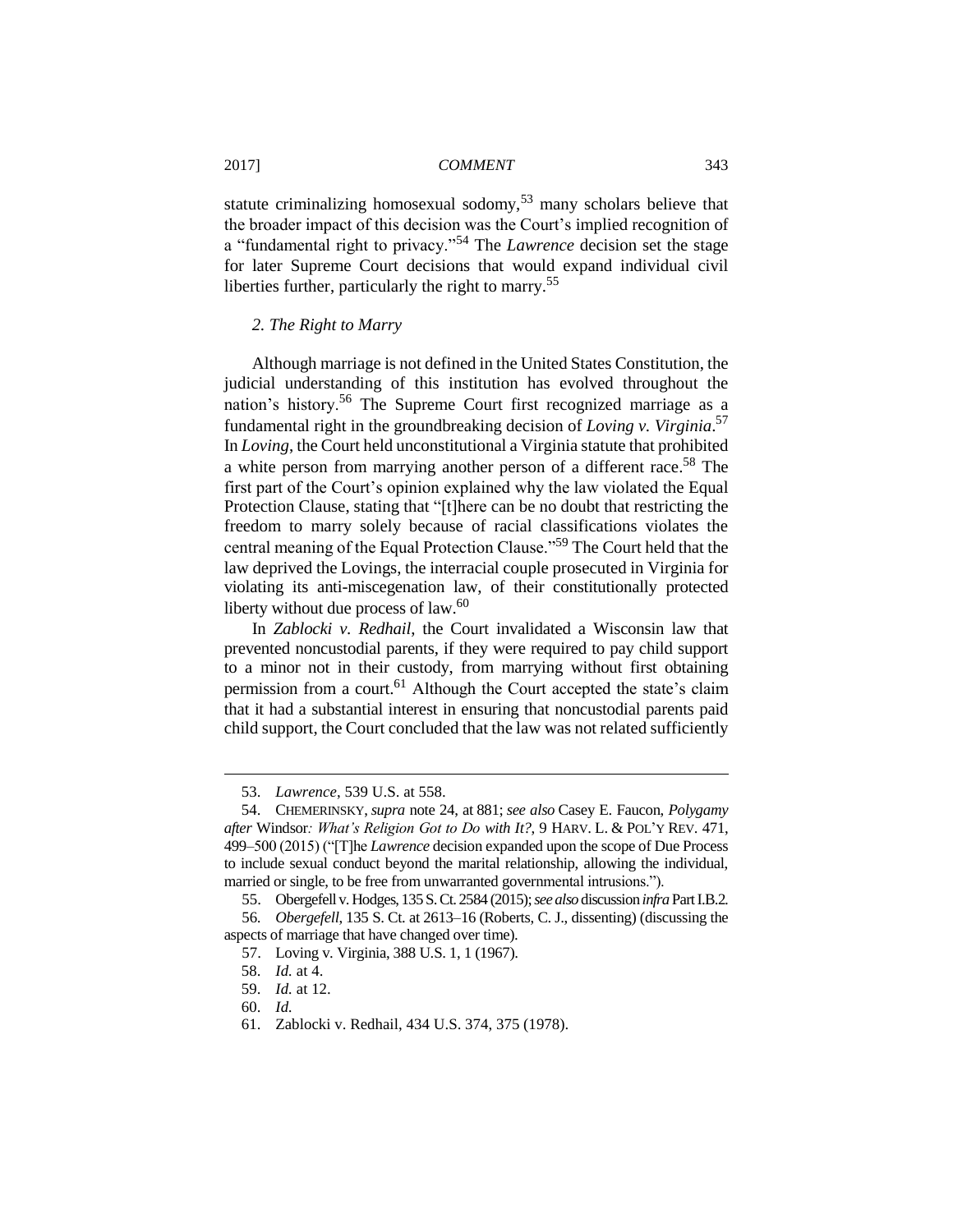to that end.<sup>62</sup> Thus, the Court held that the law violated the Equal Protection Clause because it impermissibly interfered with the right to marry.<sup>63</sup>

In *United States v. Windsor*, the Court struck down as unconstitutional a portion of the federal Defense of Marriage Act ("DOMA") for denying equal protection to homosexual individuals.<sup>64</sup> Under DOMA, federal law defined marriage as a legal union between one man and one woman.<sup>65</sup> The Court emphasized that there was "no legitimate purpose" served by the federal government's refusal to recognize marriages that a state acknowledged under its laws.<sup>66</sup> In the majority opinion, Justice Kennedy declared DOMA unconstitutional but, again, failed to specify which level of scrutiny applied<sup>67</sup> and did not address whether the law impermissibly infringed upon the fundamental right to marry.<sup>68</sup>

It was not until 2015 in *Obergefell v. Hodges*that the Court recognized that the fundamental right to marry applied equally to same-sex couples.<sup>69</sup> In *Obergefell*, the Court declined to frame the purported right at issue as whether a fundamental right to same-sex marriage existed.<sup>70</sup> Instead, the Court asked the broader question of whether the fundamental right to

 $\overline{a}$ 

65. Defense of Marriage Act, 1 U.S.C. § 7 (2012), *invalidated by Windsor*, 133 S. Ct. 2675.

67. *See id.* at 2706 (Scalia, J., dissenting).

<sup>62.</sup> *Id.* at 390–91. The Court determined that because the law at issue triggered a "strict scrutiny" analysis for interfering with the exercise of the fundamental right to marry, the state not only was required to show a sufficiently important state interest justifying the law but also that the law was tailored closely to meet that interest. *Id.* at 388. Thus, although the state satisfied its first burden under a strict scrutiny analysis in proffering a sufficient state interest, it failed to show that the law was sufficiently tailored to meet that interest. *Id.* at 390–91.

<sup>63.</sup> *Id.* at 388.

<sup>64.</sup> United States v. Windsor, 133 S. Ct. 2675 (2013).

<sup>66.</sup> *Windsor*, 133 S. Ct. at 2696.

<sup>68.</sup> *See id.*

<sup>69.</sup> *See* Obergefell v. Hodges, 135 S. Ct. 2584, 2608 (2015). An important caveat that the Court made clear in its opinion in *Obergefell* was that its holding was not intended to interfere with the fundamental rights protected under the First Amendment. *Id.* at 2607. In other words, only the states are bound by the ruling in *Obergefell*, rather than religious organizations and persons who oppose samesex marriage because of their beliefs, whether religiously motivated or not. *Id.* ("The First Amendment ensures that religious organizations and persons are given proper protection as they seek to teach the principles that are so fulfilling and so central to their lives and faiths, and to their own deep aspirations to continue the family structure they have long revered.").

<sup>70.</sup> *Id.* at 2602.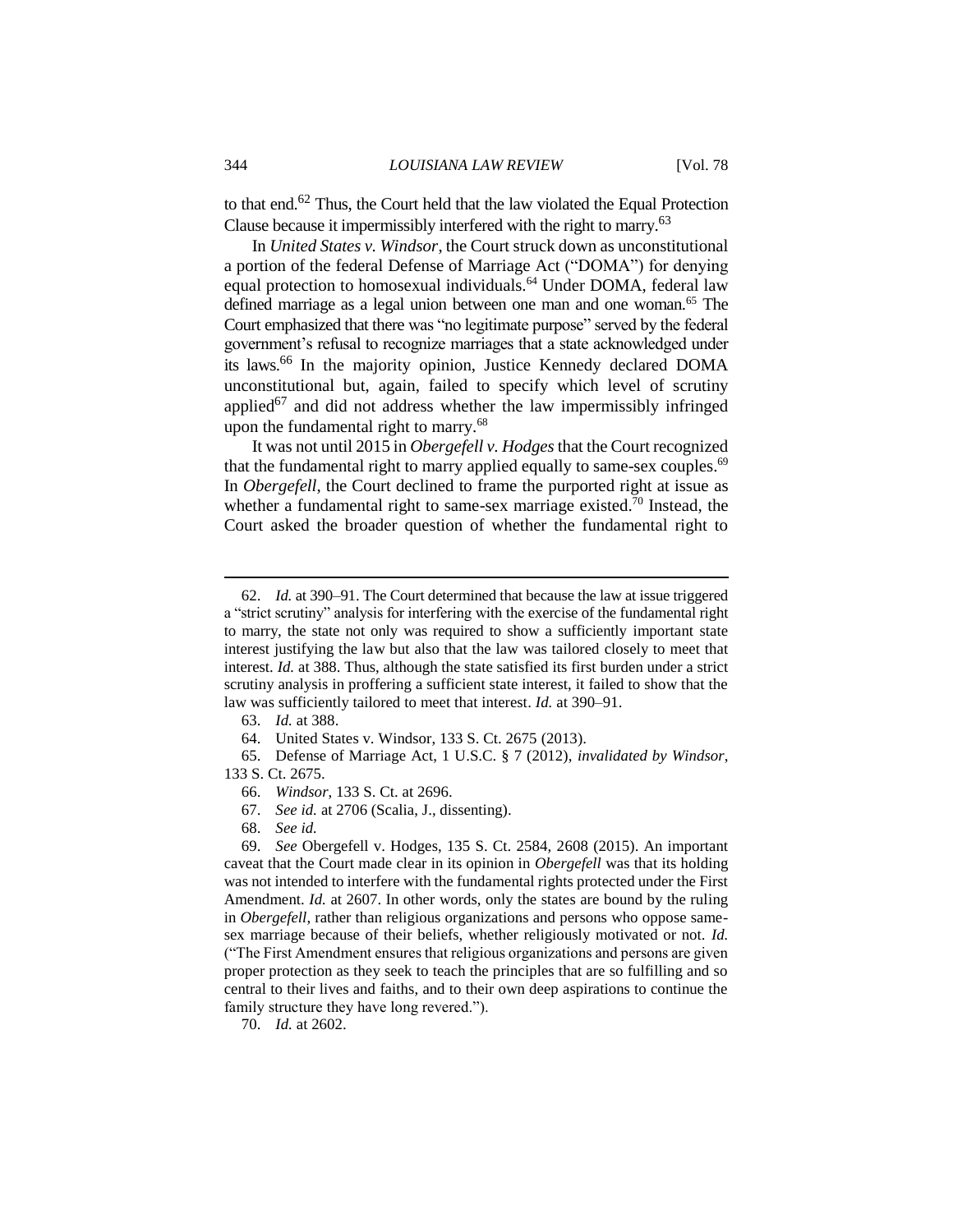marry also applied to same-sex couples.<sup>71</sup> Thus, *Obergefell* is significant for recognizing the legality of same-sex marriages and for the Court's ambiguous opinion that confused the doctrines of due process and equal protection without explaining how each doctrine applied to the facts at hand.<sup>72</sup>

In *Obergefell*, Justice Kennedy declined to follow the traditional fundamental rights analysis ordinarily applied by the Court, choosing instead to list four distinct reasons as to why the fundamental right to marry also applies to same-sex couples.<sup>73</sup> In his dissenting opinion, Chief Justice Roberts criticized Justice Kennedy's "test" for contradicting the fundamental rights analysis used by the Court in prior decisions.<sup>74</sup> Under the traditional fundamental rights analysis, the Court asks whether the purported right at issue is "fundamental to this Nation's history and tradition of ordered liberty."<sup>75</sup> In the majority opinion, however, Justice Kennedy explained that marriage is fundamental to society under the Constitution because it: (1) "is inherent in the concept of individual autonomy"; (2) "supports a two-person union unlike any other in its importance to the committed individuals"; (3) "safeguards children and families and thus draws meaning from related rights of childrearing, procreation, and education"; and (4) "is a keystone of our social order."<sup>76</sup> Justice Kennedy concluded that these core functions of marriage equally applied to same-sex couples; in other words, same-sex couples, like heterosexual couples, were "similarly situated" in regards to the fundamental right of marriage.<sup>77</sup> Justice Kennedy's inability to adhere to the traditional fundamental rights analysis marked the point when he essentially combined the doctrines of due process and equal protection; although Justice Kennedy raised due process concerns by focusing on the right to marry, he posed the question of his analysis through an equal protection framework.<sup>78</sup>

<sup>71.</sup> *Id.* In his dissent, Chief Justice Roberts criticized the majority for this broad framing of the right at issue, arguing that "[o]ur precedents have accordingly insisted that judges 'exercise the utmost care' in identifying implied fundamental rights, 'lest the liberty protected by the Due Process Clause be subtly transformed into the policy preferences of the Members of this Court.'" *Id.* at 2616 (Roberts, C. J., dissenting) (quoting Washington v. Glucksberg, 521 U.S. 702, 720 (1997)).

<sup>72.</sup> *See* discussion *infra* Part III.A.2.

<sup>73.</sup> *See Obergefell*, 135 S. Ct. at 2589–90.

<sup>74.</sup> *Id.* at 2616 (Roberts, C. J., dissenting).

<sup>75.</sup> CHEMERINSKY, *supra* note 24, at 672.

<sup>76.</sup> *Obergefell*, 135 S. Ct. at 2599–601.

<sup>77.</sup> *Id.* at 2599.

<sup>78.</sup> *See generally* Susannah W. Pollvogt, Obergefell v. Hodges*: Framing Fundamental Rights,* SSRN (June 29, 2015), https://ssrn.com/abstract=2624725 [https://perma.cc/5D7E-SPBV].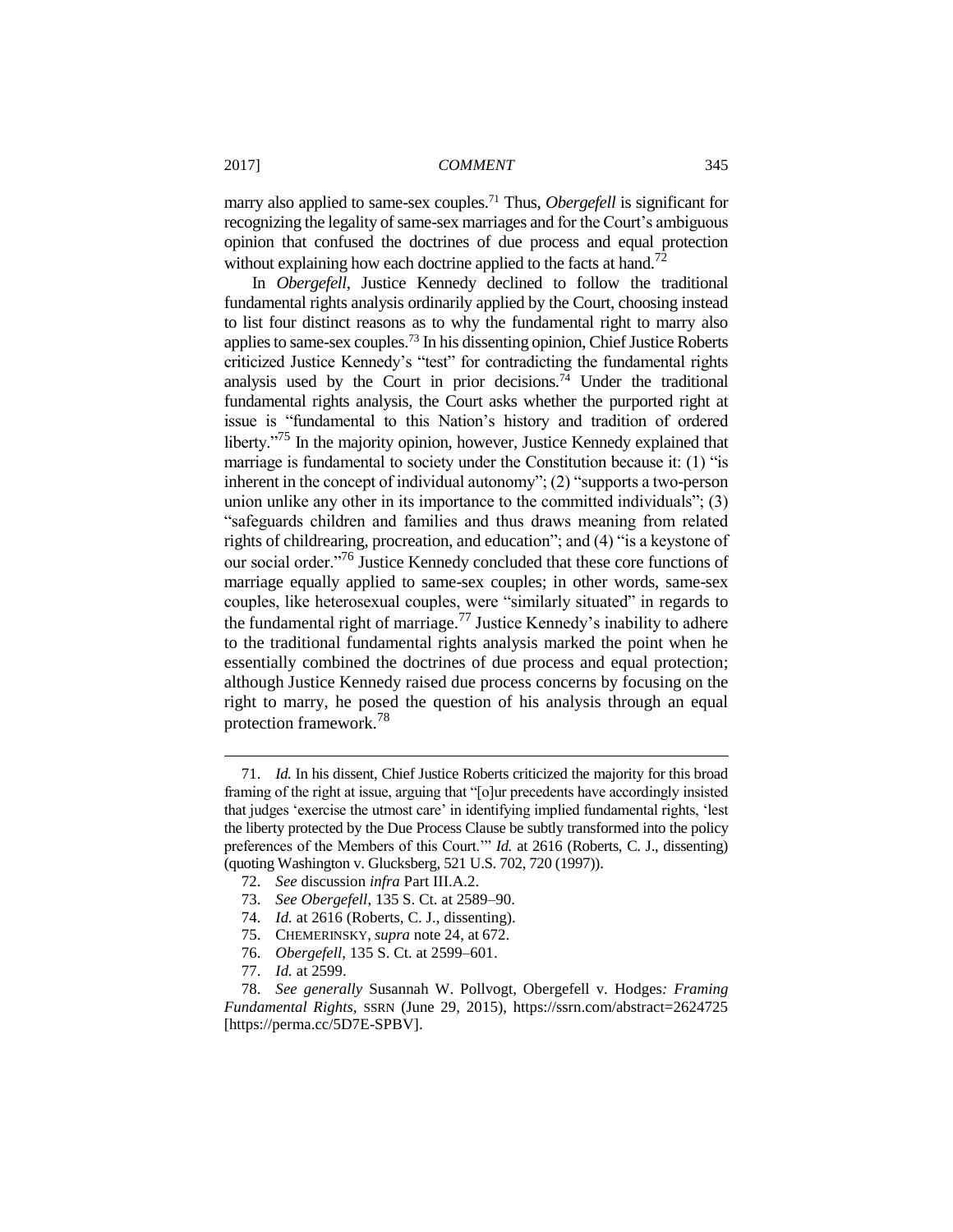The muddled overlap between the Fourteenth Amendment doctrines of due process and equal protection is the consequence of vague reasoning rendered by the Court in the last few decades.<sup>79</sup> The ambiguity of the Supreme Court's opinions regarding the Fourteenth Amendment doctrines has been exacerbated by the Court's recent opinions that fail to articulate the levels of scrutiny used when analyzing purported rights and liberties.<sup>80</sup>

#### II. THE CONSTITUTIONAL CONUNDRUM OF PLURAL UNIONS

This section first provides context to the United States Supreme Court's initial interpretation of the practice of bigamy in addition to recent interpretations by the lower courts. Second, this section conducts a cursory analysis of Louisiana's criminal bigamy statute to highlight the two primary issues addressed in this Comment: whether the government has a constitutional basis for criminally charging individuals in bigamous unions and whether the government can decline to grant legal recognition to those unions. Lastly, this section addresses the potential ramifications of legally recognizing bigamous marriage, particularly in terms of its potential impact on Louisiana's matrimonial regime.

#### *A. Bigamy and* Reynolds v. United States

Because the recent United States Supreme Court decisions expand upon the right to privacy and the right to marry, $81$  an important debate has emerged regarding how these decisions should impact bigamous unions. Bigamy is a practice that has remained illegal in all 50 states since the Supreme Court's decision in *Reynolds v. United States*, <sup>82</sup> which has yet to be overruled.<sup>83</sup> In *Reynolds*, the Court upheld the validity of laws banning bigamy under the Free Exercise Clause of the First Amendment.<sup>84</sup> The Court justified its decision to ban bigamous marriages by articulating that,

 $\overline{a}$ 

80. *See* discussion *supra* Part I.B.

82. Reynolds v. United States, 98 U.S. 145 (1878).

<sup>79.</sup> *See* discussion *supra* Part I.B.

<sup>81.</sup> *See* discussion *supra* Part I.B.

<sup>83.</sup> *See* State v. Holm, 137 P.3d 726, 742 (Utah 2006) (arguing that *Reynolds* remains valid precedent because the courts have continued to cite to it with approval in modern Free Exercise cases).

<sup>84.</sup> *Reynolds*, 98 U.S. at 149. The Court previously has elaborated on the distinction between religious beliefs and religiously motivated conduct, stating that the Free Exercise Clause "embraces two concepts,—freedom to believe and freedom to act. The first is absolute but, in the nature of things, the second cannot be." Cantwell v. Connecticut, 310 U.S. 296, 303–04 (1940).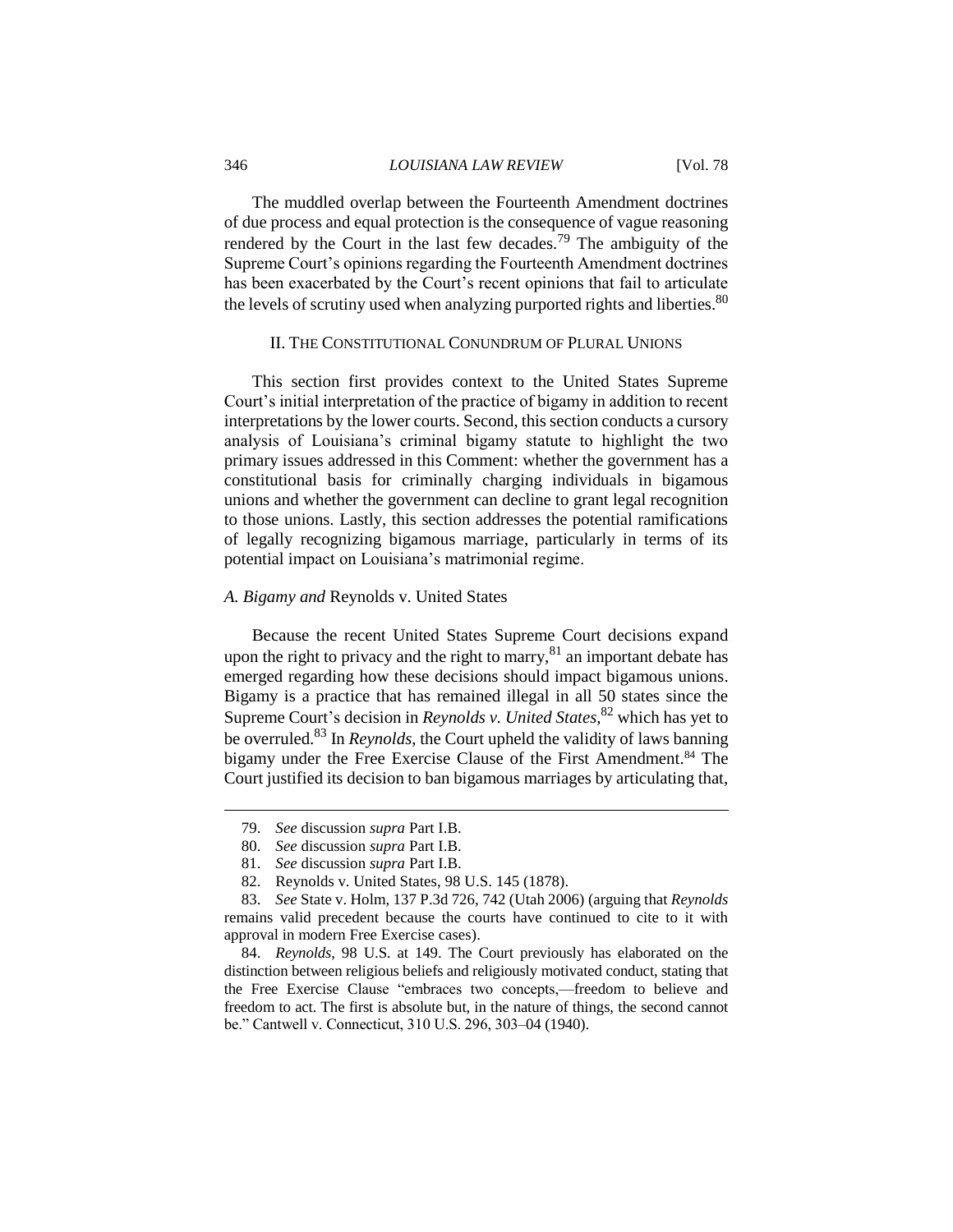although religious beliefs are protected from governmental interference, the same conclusion is not true for religious practices that harm the public order of society.<sup>85</sup>

A recent decision by a federal district court in Utah, however, addressed the constitutionality of Utah's criminal bigamy statute.<sup>86</sup> Rather than confront whether states can deny legal recognition to bigamous unions as a form of marriage, the court instead held the statute unconstitutional for criminalizing cohabitation, a private activity the court deemed protected under the Due Process Clause.<sup>87</sup> The Tenth Circuit, however, recently vacated the district court's decision on procedural grounds without a discussion of the merits,<sup>88</sup> further intensifying the debate surrounding this controversial issue. Adding fuel to this debate is the constitutional uncertainty of Louisiana's bigamy statute, which contains similar elements as the Utah statute that was struck down initially in the *Buhman* decision.<sup>89</sup>

#### *B. The Problem with Louisiana's Criminal Bigamy Statute*

Louisiana's criminal bigamy statute defines bigamy as "the marriage to another person by a person already married, and having a husband or wife living, or the habitual cohabitation, in [Louisiana], with such second husband or wife, regardless of the place where the marriage was celebrated."<sup>90</sup> This statute, though similar to Utah's bigamy statute, is distinguishable because the Utah statute defines bigamy as the act of "purporting<sup>91</sup> to marry" and cohabiting with another person when one of the parties is currently married.<sup>92</sup> Despite containing similar "cohabitation" language, the Louisiana statute is narrower in scope because it applies only to individuals who marry another person while in an existing marriage.<sup>93</sup> Nevertheless, the Louisiana statute does not discriminate as to the location of where the marriage was performed;<sup>94</sup> therefore, individuals who have more than one spouse and move to Louisiana from another state or country are susceptible to criminal liability under this statute. Thus, the two main questions for this analysis are whether

<sup>85.</sup> *See generally Reynolds*, 98 U.S. at 166.

<sup>86.</sup> Brown v. Buhman, 947 F. Supp. 2d 1170 (D. Utah 2013).

<sup>87.</sup> *See id.* at 1202; *see also supra* note 2.

<sup>88.</sup> *See* Brown v. Buhman, 822 F.3d 1151 (10th Cir. 2016); *see also supra* note 5.

<sup>89.</sup> *See* discussion *infra* Part II.B.

<sup>90.</sup> LA. REV. STAT. § 14:76 (2017).

<sup>91.</sup> *Purport*, BLACK'S LAW DICTIONARY (10th ed. 2014) (explaining that to purport is to "profess or claim, esp[ecially] falsely").

<sup>92.</sup> UTAH CODE ANN. § 76-7-101 (West 2017).

<sup>93.</sup> *See* § 14:76.

<sup>94.</sup> *Id.*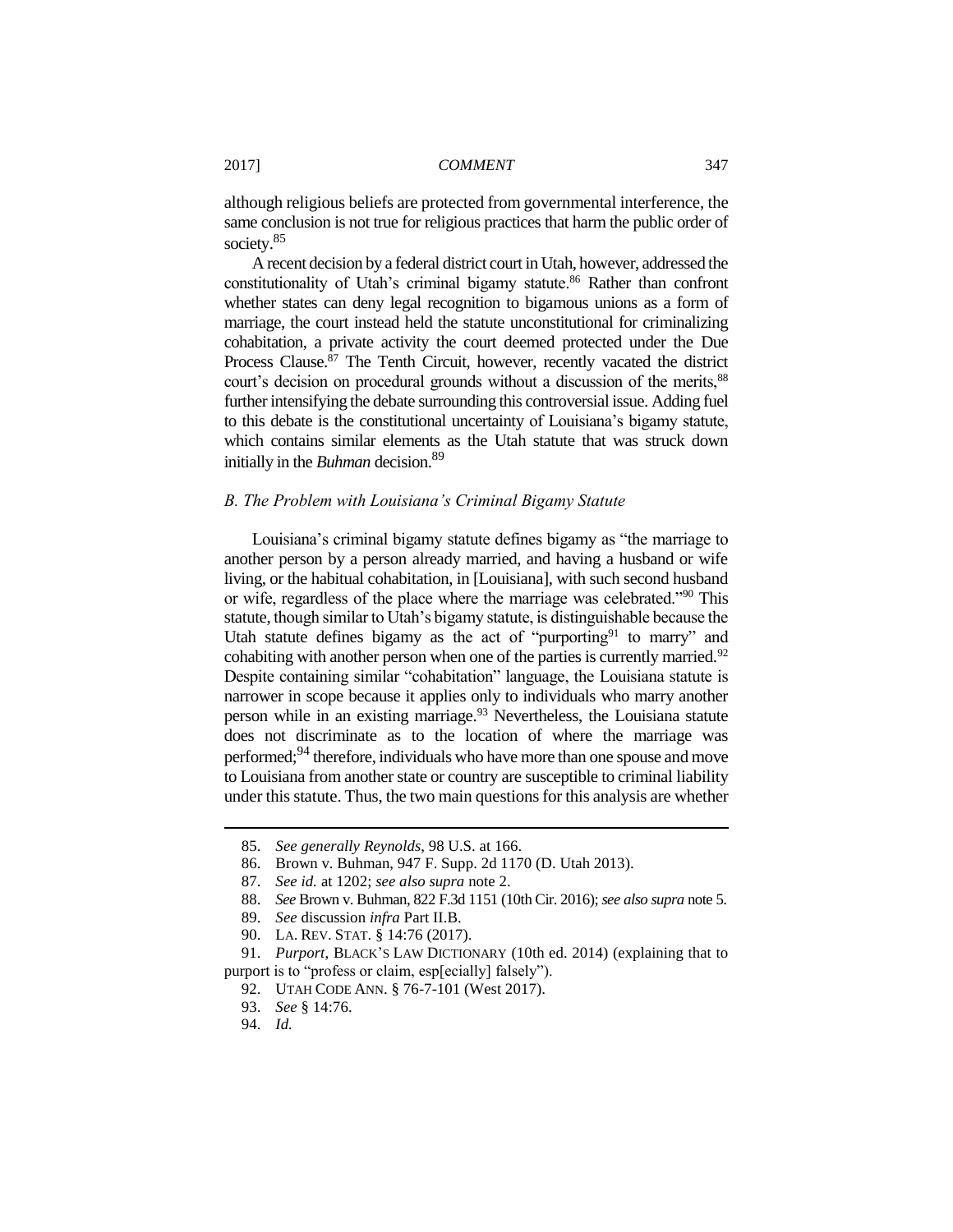the government may criminalize the practice of bigamy and, if not, then whether bigamous unions also should be recognized as a legal form of marriage.

Although the broader issue confronted in this Comment concerns the constitutionality of laws denying legal recognition to bigamous unions, the criminal nature of bigamy laws, like Louisiana's bigamy statute, is crucial to address in light of the *Lawrence* decision.<sup>95</sup> Laws criminalizing bigamy raise serious concerns not only because of the constitutional uncertainty of the laws but also because they present the opportunity for state authorities to target minorities or other groups of individuals in a potentially unconstitutional way.<sup>96</sup>

The Louisiana Supreme Court, if given the opportunity, should address the constitutionality of both the criminal nature of Louisiana's bigamy statute and the broader issue of whether it is constitutional for Louisiana to continue denying legal recognition to these unions. When a court decides a case without discussing the merits at issue, as the Tenth Circuit did in the *Buhman* decision,  $97$  it creates a muddled precedent for other courts to follow and leaves individuals uncertain as to the full scope of their rights as law-abiding citizens.

#### *C. The Question and Implications of Legalizing Bigamous Unions*

The constitutional question of legalizing bigamous unions has two farreaching implications. First, the bigamous marriage debate highlights the complex ambiguity that plagues current Supreme Court jurisprudence interpreting the Fourteenth Amendment and the uncertain future of due process and equal protection.<sup>98</sup> Furthermore, this debate raises the issue of how bigamous unions can be incorporated into the current American legal system.

<sup>95.</sup> Samantha Slark, *Are Anti-Polygamy Laws an Unconstitutional Infringement on the Liberty Interests of Consenting Adults?*, 6 J.L. & FAM. STUD. 451, 456 (2004).

<sup>96.</sup> *See, e.g.*, Julia O'Donoghue, *Louisiana House Votes 27-67 to Keep Unconstitutional Anti-Sodomy Law on the Books*, TIMES-PICAYUNE (Apr. 15, 2014), http://www.nola.com/politics/index.ssf/2014/04/post\_558.html [https://perma.cc/NV R8-32S4]; Aaron Looney, *Deputies arrest man for bigamy*, LIVINGSTON PARISH NEWS (May 30, 2004), http://www.livingstonparishnews.com/news/deputies-arrestman-for-bigamy/article\_b0317bd4-7676-59fd-8db3-856f1d116b65.html [https://per ma.cc /6L98-57VG]; *see generally* Adrienne D. Davis, *Regulating Polygamy: Intimacy, Default Rules, and Bargaining for Equality*, 110 COLUM. L. REV. 1955 (2010).

<sup>97.</sup> *See* Brown v. Buhman, 822 F.3d 1151 (10th Cir. 2016).

<sup>98.</sup> *See* discussion *supra* Part I.B.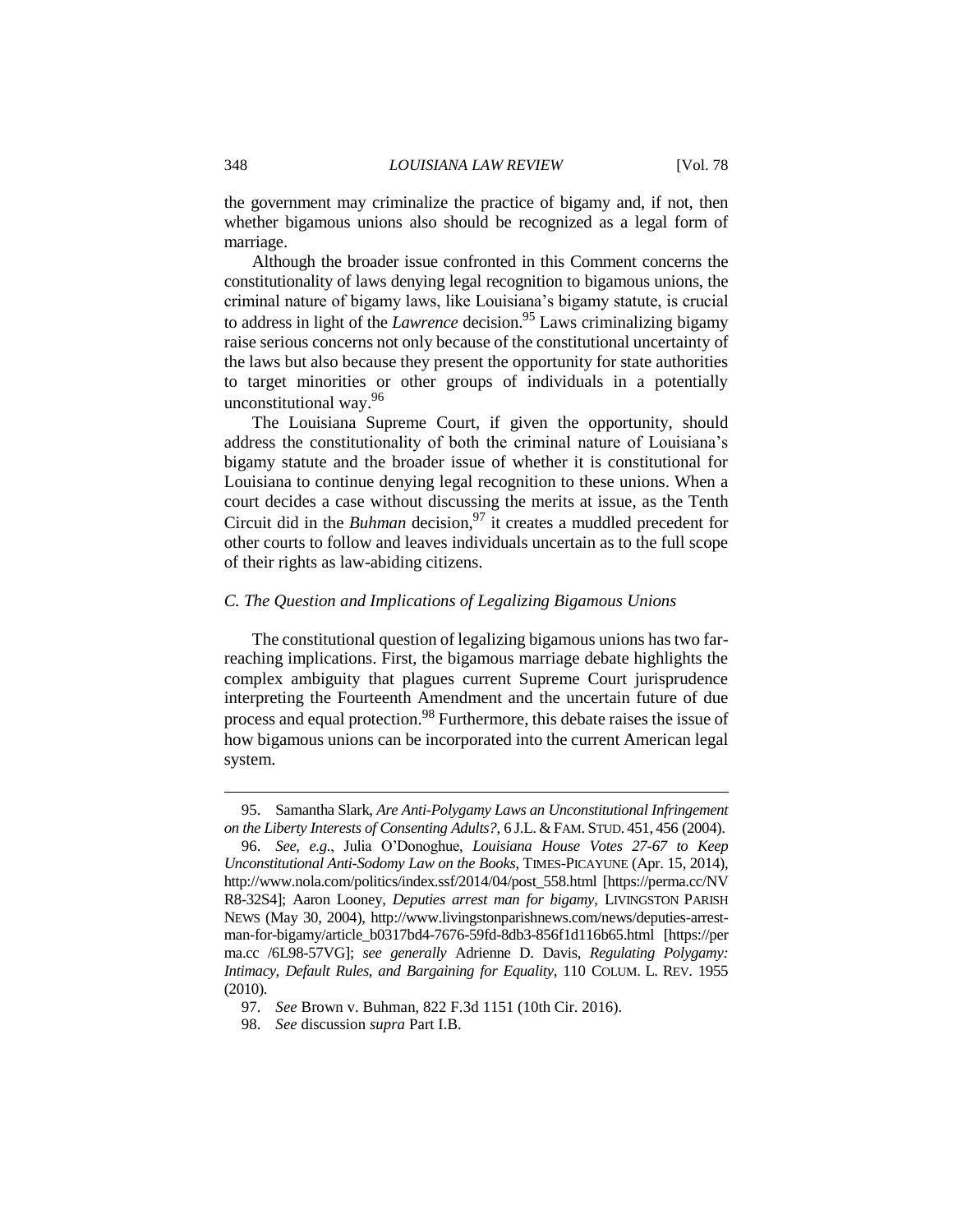#### *1. Uncertainty After* Obergefell

Regarding the constitutional question of bigamous unions, several legal scholars have proposed various ways in which the legal right to bigamy can fit within a constitutional framework.<sup>99</sup> Much of the legal scholarship concerning this issue, however, remains uncertain as to how the legalization of bigamy could be achieved or whether such a framework exists at all. Some scholars suggest that bigamous unions can obtain legal recognition under due process<sup>100</sup> while others believe that equal protection, especially after *Windsor*, provides the clearest path.<sup>101</sup> Finally, the *Obergefell* decision suggests that the legal recognition of bigamy may be achieved through a combination of both due process and equal protection reasoning.<sup>102</sup> These various proposals emphasize the ambiguity plaguing this constitutional debate.

*Obergefell* is not the only vague Supreme Court decision that has interpreted the scope of individual rights; the *Lawrence* and *Windsor* holdings also declined to specify a scrutiny standard.<sup>103</sup> The *Lawrence* and *Windsor* decisions, however, primarily addressed the right at issue under

<sup>99.</sup> *See, e.g.*, Aviram & Leachman, *supra* note 10, at 309; Faucon, *supra* note 54, at 476.

<sup>100.</sup> Cassiah M. Ward, *I Now Pronounce You Husband and Wives:* Lawrence v. Texas *and the Practice of Polygamy in Modern America*, 11 WM. & MARY J. WOMEN & L. 131, 142 (2004) (suggesting that advocates of plural marriage might argue that a due process right to engage in this practice resulted from the right to sexual privacy created in *Lawrence*); Michael G. Myers, *Polygamist Eye for the Monogamist Guy: Homosexual Sodomy...Gay Marriage...Is Polygamy Next?*, 42 HOUS. L. REV. 1451, 1471–74 (2006). *But see* Hema Chatlani, *In Defense of Marriage: Why Same-Sex Marriage Will Not Lead Us Down a Slippery Slope Toward the Legalization of Polygamy*, 6 APPALACHIAN J.L. 101, 128–32 (2006) (arguing that polygamy differs too much in structure and content from same-sex marriage to support any colorable legal analogy).

<sup>101.</sup> *See, e.g.*, Ronald C. Den Otter, *Three May Not Be a Crowd: The Case for a Constitutional Right to Plural Marriage*, 64 EMORY L.J. 1977, 2021–24 (2015); *see also* Aviram & Leachman, *supra* note 10, at 309 (arguing that a sexual orientation classification could trigger a strict scrutiny standard or a heightened standard of scrutiny).

<sup>102.</sup> *See* Obergefell v. Hodges, 135 S. Ct. 2584, 2604 (2015) ("These considerations lead to the conclusion that the right to marry is a fundamental right inherent in the liberty of the person, and under the Due Process and Equal Protection Clauses of the Fourteenth Amendment couples of the same-sex may not be deprived of that right and that liberty.") (emphasis added); *see also* discussion *infra* Part III.A.2*.*

<sup>103.</sup> *See* Lawrence v. Texas, 539 U.S. 558, 578 (2003); United States v. Windsor, 133 S. Ct. 2675, 2695–96 (2013).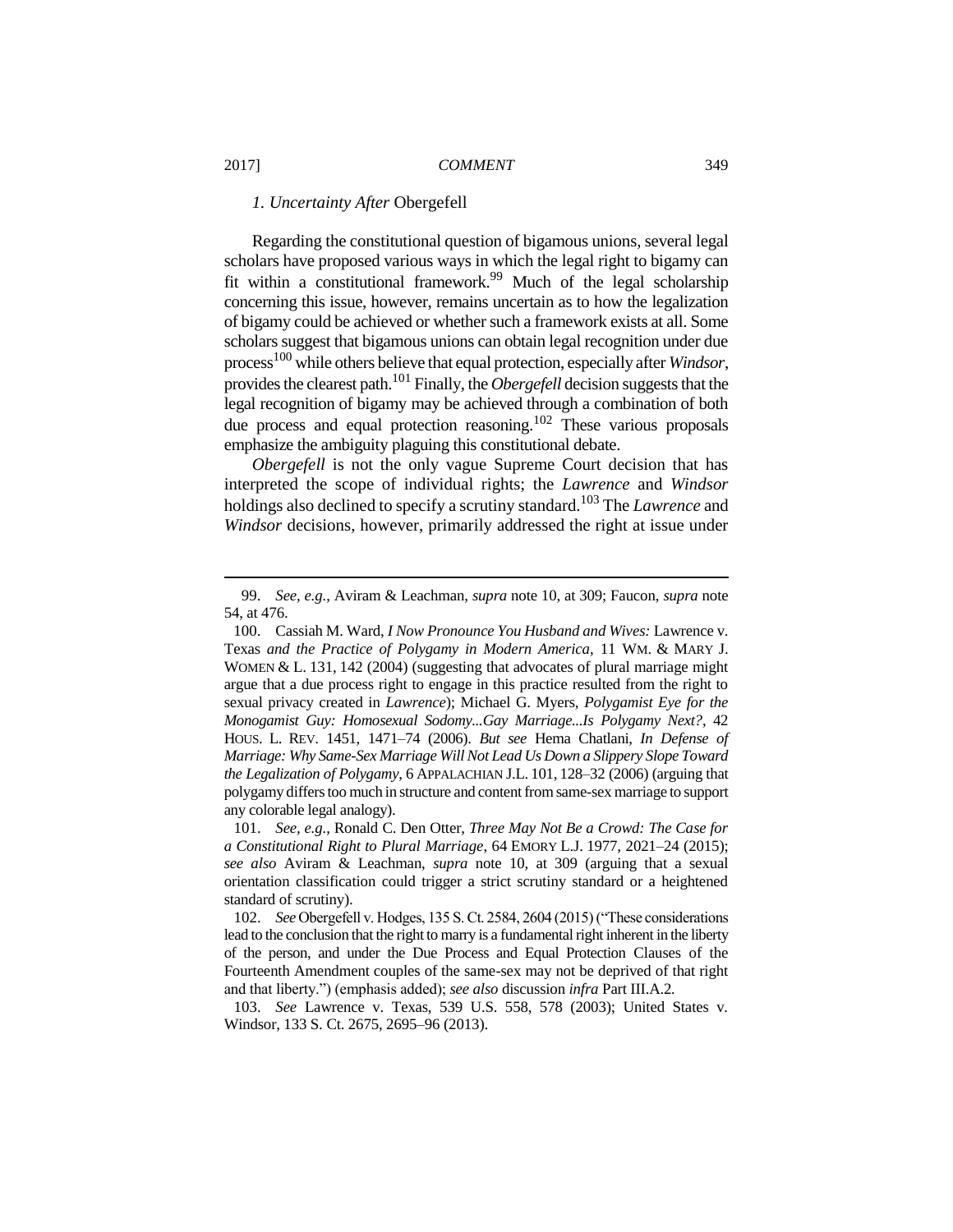either due process or equal protection grounds—but not both.<sup>104</sup> In *Obergefell*, on the other hand, the Court combined the two doctrines without explaining its analysis under either of the two clauses.<sup>105</sup>

#### *2. The Potential Impact of Legalizing Bigamous Unions*

In addition to the significant ambiguities regarding the constitutionality of bigamous marriage, another concern is how the practice can be incorporated into the current American legal system. The major issue with this proposal concerns the potential effect that legalizing bigamous marriage would have on areas of law that regard marriage as a relationship between two individuals.<sup>106</sup> Specifically, this Comment focuses on the potential impact bigamous marriage would have on tax and community property law.

United States tax law likely would be affected most by the legalization of bigamous marriage because of the federal joint-filing income tax system that distinguishes between married and unmarried couples for tax rate purposes.<sup>107</sup> Because United States tax law is already wrought with complexity, <sup>108</sup> it is alarming that this potential issue largely has been ignored by scholars in the bigamous marriage debate.<sup>109</sup> The United States Internal Revenue Code in its current form is wholly ill-equipped to incorporate bigamous marriage unless the law undergoes significant and necessary revisions.<sup>110</sup>

The incorporation of bigamous marriage into the American legal system also will impact community property laws significantly. Although there are only nine community property states, $111$  the number includes Texas and

<sup>104.</sup> *See, e.g.*, *Lawrence*, 539 U.S. at 578 ("Their right to liberty under the *Due Process Clause* gives them the full right to engage in their conduct without intervention of the government.") (emphasis added); *see, e.g.*, *Windsor*, 133 S. Ct. 2675 at 2680 ("DOMA is unconstitutional as a deprivation of the *equal liberty* of persons that is protected by the Fifth Amendment.") (emphasis added).

<sup>105.</sup> *See Obergefell*, 135 S. Ct. at 2604–05; *see also* discussion *infra* Part III.A.2.

<sup>106.</sup> *See, e.g.*, Aviram & Leachman, *supra* note 10, at 318.

<sup>107.</sup> 26 U.S.C. § 6013 (2012); s*ee, e*.*g*., *id.*

<sup>108.</sup> *See, e.g.*, Brunson, *supra* note 9, at 125 (citing Samuel A. Donaldson, *The Easy Case Against Tax Simplification*, 22 VA. TAX REV. 645, 682–83 (2003)).

<sup>109.</sup> *See, e.g.*, *id.* at 115 ("[A]side from a glancing mention of tax evasion, no scholarship has analyzed the tax environment polygamists face.").

<sup>110.</sup> *Id.* at 168.

<sup>111.</sup> Diane J. Klein, *Plural Marriage and Community Property Law*, 41 GOLDEN GATE U.L. REV. 33, 72 (2010).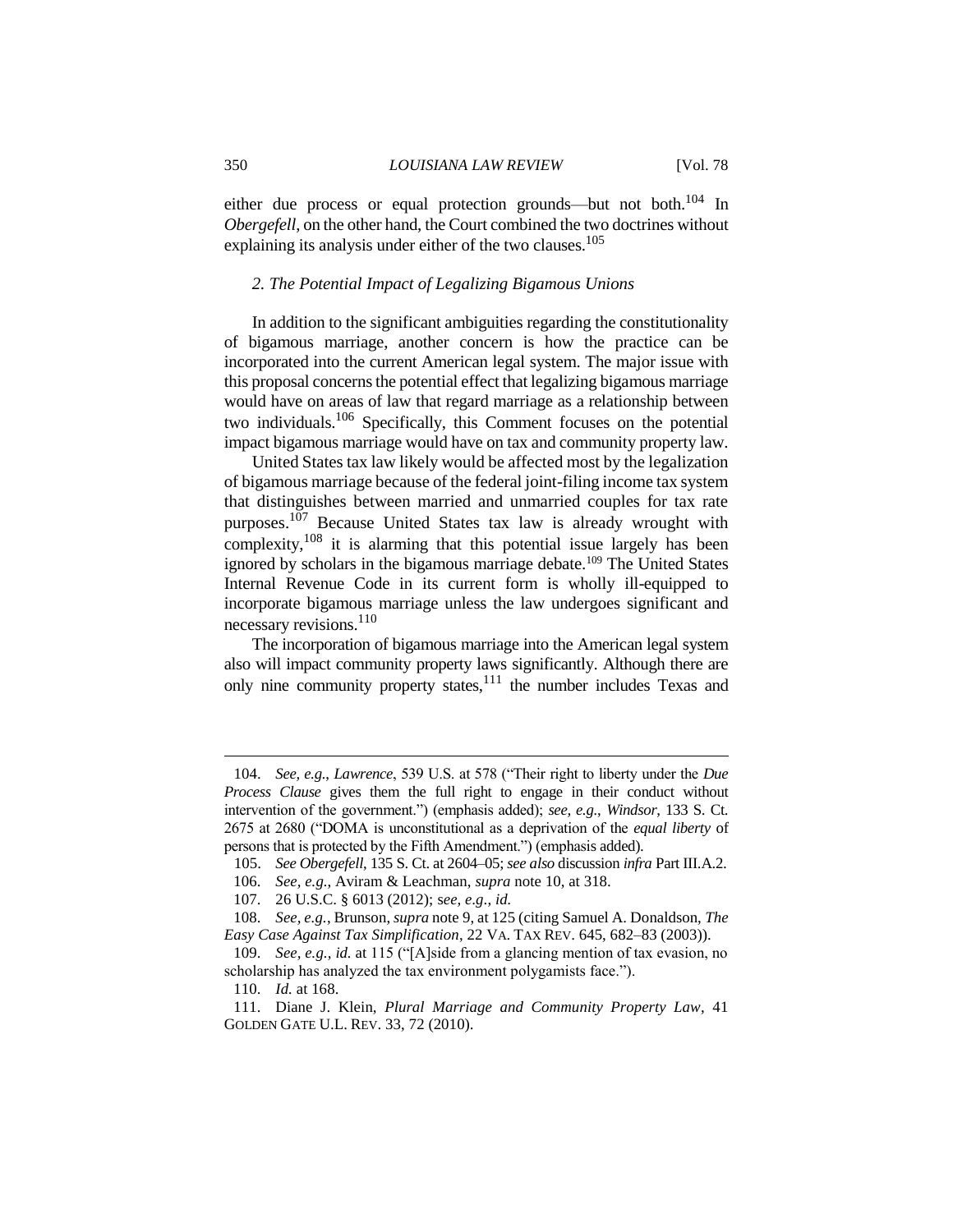California, two of the most heavily populated states in the country.<sup>112</sup> Thus, the legalization of bigamous unions potentially would impact a large number of citizens in the United States. Unlike the states that adopted the common law marriage regime, community property states recognize that the assets obtained after the marriage has come into existence are owned equally by the spouses.<sup>113</sup> The legalization of bigamous marriage would have serious implications for community property law because, similar to United States tax law, community property law treats marriage as a union between two individuals.<sup>114</sup> Allowing marriage to be a union between more than two people significantly complicates the structural bounds of community property law<sup>115</sup> because it is unclear how the rules governing divorce and the division of marital assets would apply to relationships unlimited in number or form.

#### III. DETERMINING THE CONSTITUTIONAL SCOPE OF MARRIAGE

This Comment performs a constitutional analysis of bigamous unions to determine the proper level of scrutiny that should apply if a court were to address this issue. Additionally, this analysis will determine if a sufficient governmental interest in criminalizing and declining recognition to these unions exists.

## *A. Defining the Proper Scrutiny Standard*

To consider fully the constitutional implications of Louisiana's criminal bigamy statute, Louisiana courts must determine the proper level of scrutiny that should apply when analyzing two central questions. The first issue raised by Louisiana's bigamy statute is whether the state

<sup>112.</sup> U.S. CENSUS BUREAU, RESIDENT POPULATION OF THE 50 STATES, THE DISTRICT OF COLUMBIA, AND PUERTO RICO (2000), https://www.census.gov/pop ulation/www/cen2000/maps/respop.html [https://perma.cc/AF5H-KP6E].

<sup>113.</sup> *See, e.g.*, Caroline B. Newcombe, *The Origin and Civil Law Foundation of the Community Property System, Why California Adopted It, and Why Community Property Principles Benefit Women*, 11 U. MD. L.J. RACE RELIG. GENDER & CLASS 1, 6–7 (2011) ("[C]ommunity property is not something that spouses voluntarily agree to by contract. Instead, this civil law system of marital property law automatically springs into being when a couple gets married."); *see also* Paul Due, *Origin and Historical Development of the Community Property System*, 25 LA. L. REV. 78, 78 (1964).

<sup>114.</sup> Davis, *supra* note 96, at 1990.

<sup>115.</sup> Relatedly, the legalization of bigamous marriage potentially will impact the rules of inheritance laws and their effects upon the termination of marriage. *See, e.g.*, Aviram & Leachman, *supra* note 10, at 275.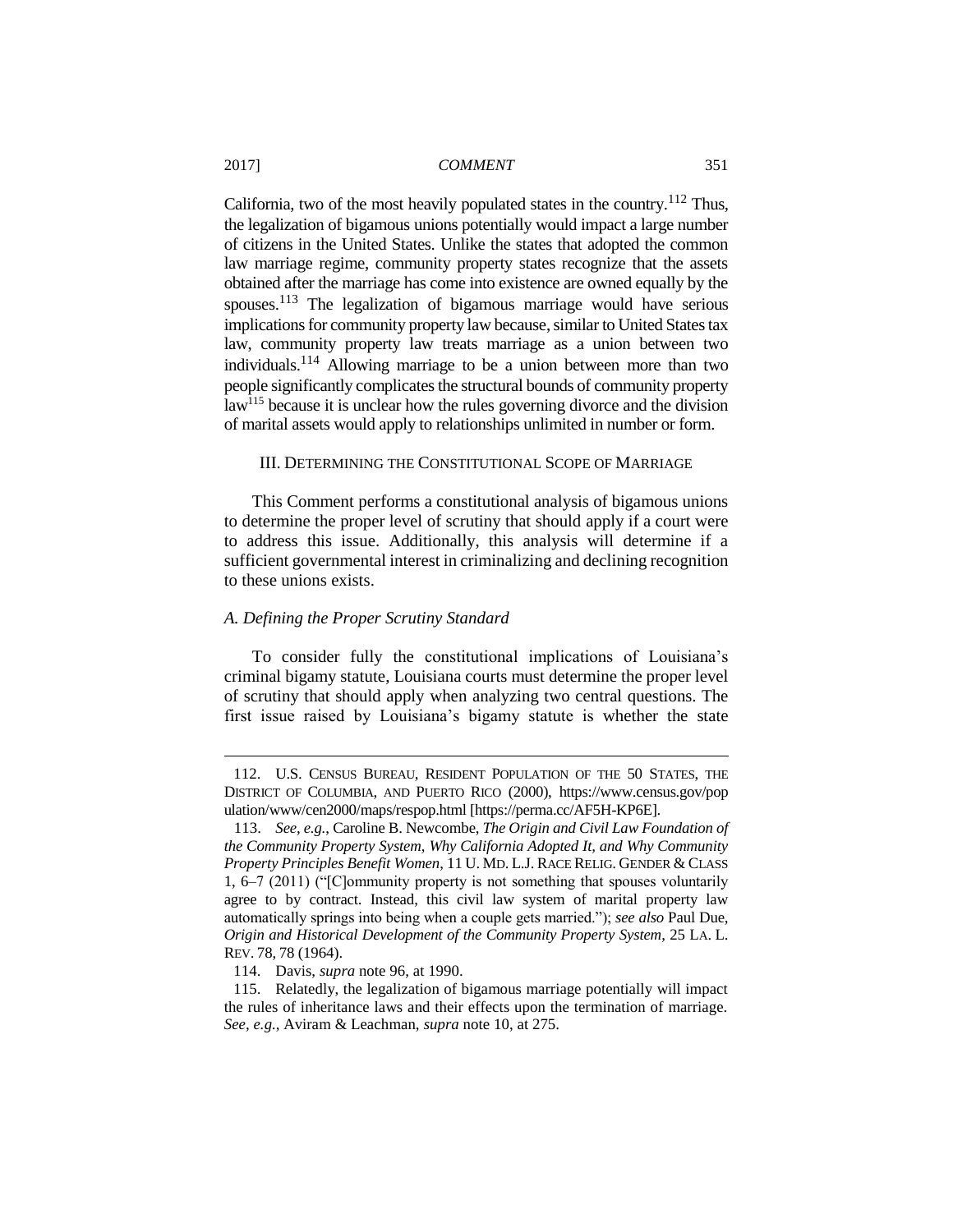constitution prohibits the government from imposing criminal penalties on individuals engaged in the practice of bigamy. If it is unconstitutional for the government to criminalize bigamy, the second issue is whether the government can continue to deny legal recognition to this practice.

#### *1. The Level of Scrutiny for Criminalizing Bigamous Unions*

The Supreme Court decision in *Lawrence v. Texas* offers the most helpful guidance for a constitutional analysis of laws criminalizing bigamous unions because of the broad privacy interests articulated by the Court in its finding of a fundamental right to privacy.<sup>116</sup> Furthermore, the Court seemed to suggest that it no longer would uphold laws that rely on moral reasons for their justification;<sup>117</sup> thus, the *Lawrence* decision potentially marks the end of any legislation "restricting liberties solely based on a majoritarian perception of morality."<sup>118</sup> The *Lawrence* court, however, reached a narrow holding on the constitutionality of legislation prohibiting homosexual sodomy.<sup>119</sup> Nevertheless, *Lawrence* should require the decriminalization of bigamy because the decision supports the notion that the right to privacy protects the personal and intimate relations of individuals from governmental intrusion.<sup>120</sup>

Justice Kennedy's rationale in *Lawrence* raises an important question: is the right to privacy broad enough to include the right of individuals to practice bigamy without the fear of criminal punishment? <sup>121</sup> Although the opinion was relatively ambiguous regarding the level of scrutiny applied in its analysis,<sup>122</sup> the *Lawrence* decision did more than invalidate laws prohibiting homosexual sodomy; the decision set forth a powerful affirmation by the Supreme Court of a right to privacy under the Constitution.<sup>123</sup> Moreover, Justice Kennedy's opinion in *Lawrence* emphasized that the Court has

<sup>116.</sup> *See* Lawrence v. Texas, 539 U.S. 558, 564 (2003).

<sup>117.</sup> DALE CARPENTER, FLAGRANT CONDUCT: THE STORY OF *LAWRENCE V. TEXAS* (Norton 2012); *Lawrence*, 539 U.S. at 577 ("[T]he fact that the governing majority in a State has traditionally viewed a particular practice as immoral is not a sufficient reason for upholding a law prohibiting the practice." (quoting Bowers v. Hardwick, 478 U.S. 186, 216 (1986) (Stevens, J., dissenting))).

<sup>118.</sup> Faucon, *supra* note 54, at 499.

<sup>119.</sup> *Lawrence*, 539 U.S. at 574.

<sup>120.</sup> CHEMERINSKY, *supra* note 24, at 788.

<sup>121.</sup> *Lawrence*, 539 U.S. at 564.

<sup>122.</sup> *See id.* at 578; *see also* CHEMERINSKY, *supra* note 24, at 882 ("Nowhere did the Court [in *Lawrence*] speak of a fundamental right or mention strict scrutiny. On the other hand, the Court did rely on privacy cases where strict scrutiny had been used.").

<sup>123.</sup> *See, e.g.*, *Lawrence*, 539 U.S. at 564–65.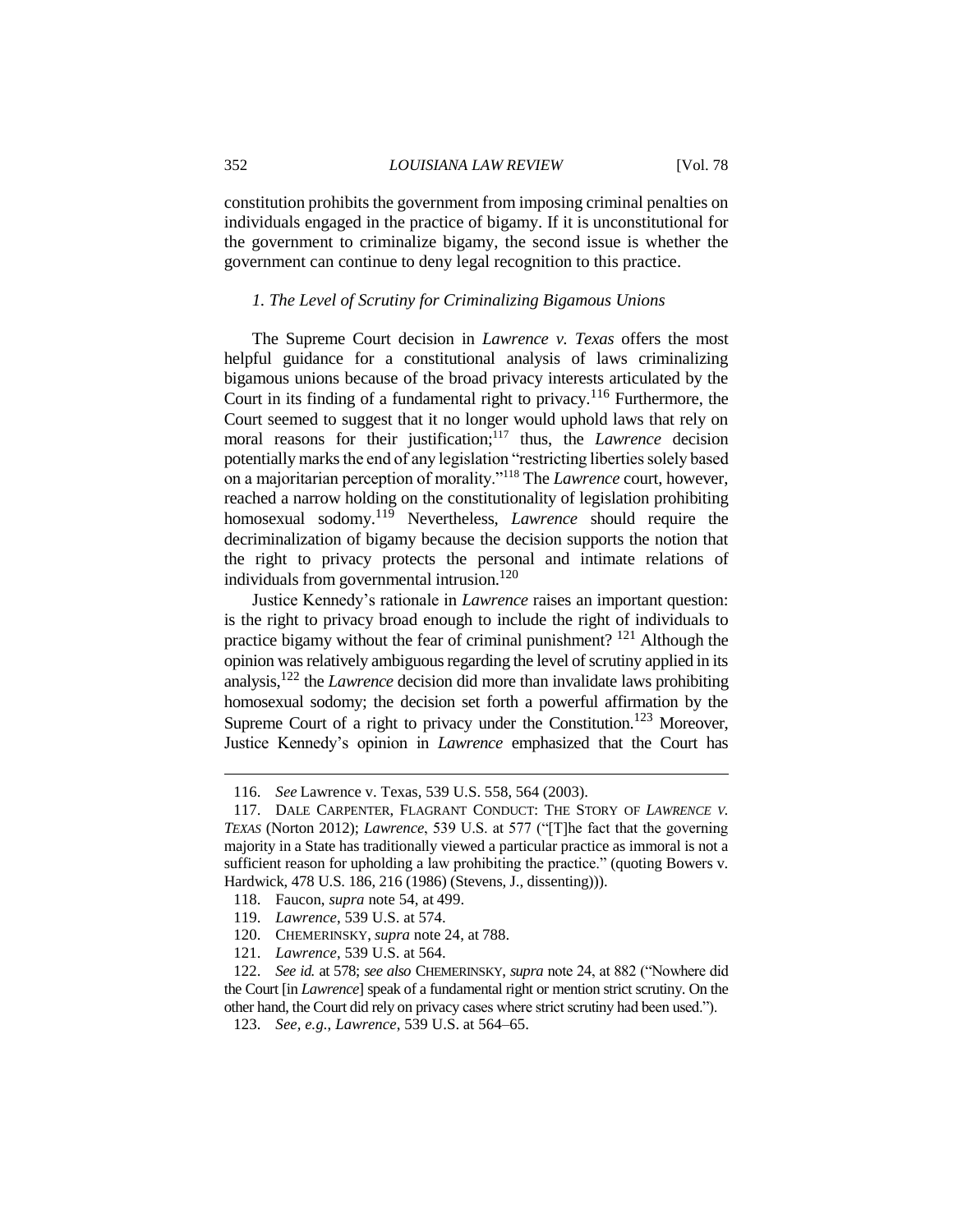safeguarded privacy for almost a century in decisions involving family autonomy, contraception, and abortion.<sup>124</sup> Nowhere in the opinion, however, did Justice Kennedy explain the level of scrutiny applied in his analysis.<sup>125</sup> Justice Kennedy seemed to suggest that the statute infringed a fundamental right but only used the language "legitimate basis,"<sup>126</sup> implying that he applied a rational basis standard.<sup>127</sup> After *Lawrence*, however, laws justified on moralistic grounds that prohibit private and intimate activity likely will fail to pass a judicial analysis under the rational basis test.

*Lawrence v. Texas* is an important decision in the context of laws criminalizing bigamy because of the similarities between bigamy and the intimate activity protected by the *Lawrence* Court's holding.<sup>128</sup> For the same reasons that marriage and sexual activity are related, bigamy and sexual activity are related in ways as well, despite being separate concepts, because they are both private activities that benefit the parties involved. What becomes crucial in applying the rationale in *Lawrence* to the practice of bigamy is how the purported "right" is framed.<sup>129</sup> In *Lawrence*, the majority opinion declined to frame the intimate activity as a "right to homosexual sodomy."<sup>130</sup> Instead,

126. *Lawrence*, 539 U.S. at 578.

127. CHEMERINSKY, *supra* note 24, at 882. In *Romer v. Evans*, a precursory decision to *Lawrence*, the Supreme Court was confronted with a Colorado initiative that had the effect of encouraging discrimination against homosexual individuals. Romer v. Evans, 517 U.S. 620 (1996). Justice Kennedy, writing for the majority, held that because the only purpose behind the law was animosity toward gays, lesbians, and bisexuals, the law failed even the rational basis test. *Id.* at 634.

128. Faucon, *supra* note 54, at 499 ("The holding and language of *Lawrence* also do much in overruling the negative implications of *Reynolds* on marriage and alternative lifestyles in the constitutional jurisprudence.").

129. *See* Cass R. Sunstein, *Sexual Orientation and the Constitution: A Note on the Relationship Between Due Process and Equal Protection*, 55 U. CHI. L. REV. 1161, 1173 (1988).

130. *Lawrence*, 539 U.S. at 567.

<sup>124.</sup> *Id.* at 564–66 (first citing Griswold v. Connecticut, 381 U.S. 479 (1965); then citing Eisenstadt v. Baird, 405 U.S. 438 (1972); and then citing Roe v. Wade, 410 U.S. 113 (1973)).

<sup>125.</sup> CHEMERINSKY, *supra* note 24, at 879. Many scholars have noted the absence of any discussion in *Lawrence* regarding the levels of scrutiny traditionally applied by the Court in a constitutional analysis. *See* Eric Berger, Lawrence*'s Stealth Constitutionalism and Same-Sex Marriage Litigation*, 21 WM. & MARY BILL RTS. J. 765, 782 (2013) ("It is therefore especially striking that *Lawrence*, a case about both liberty and equality, declined to identify a tier of scrutiny at all."); Cass R. Sunstein, *What Did* Lawrence *Hold? Of Autonomy, Desuetude, Sexuality, and Marriage*, 55 SUP. CT. REV. 27, 46 (2003) (explaining that much of the opacity in *Lawrence* stems from the Court's failure to identify a level of scrutiny).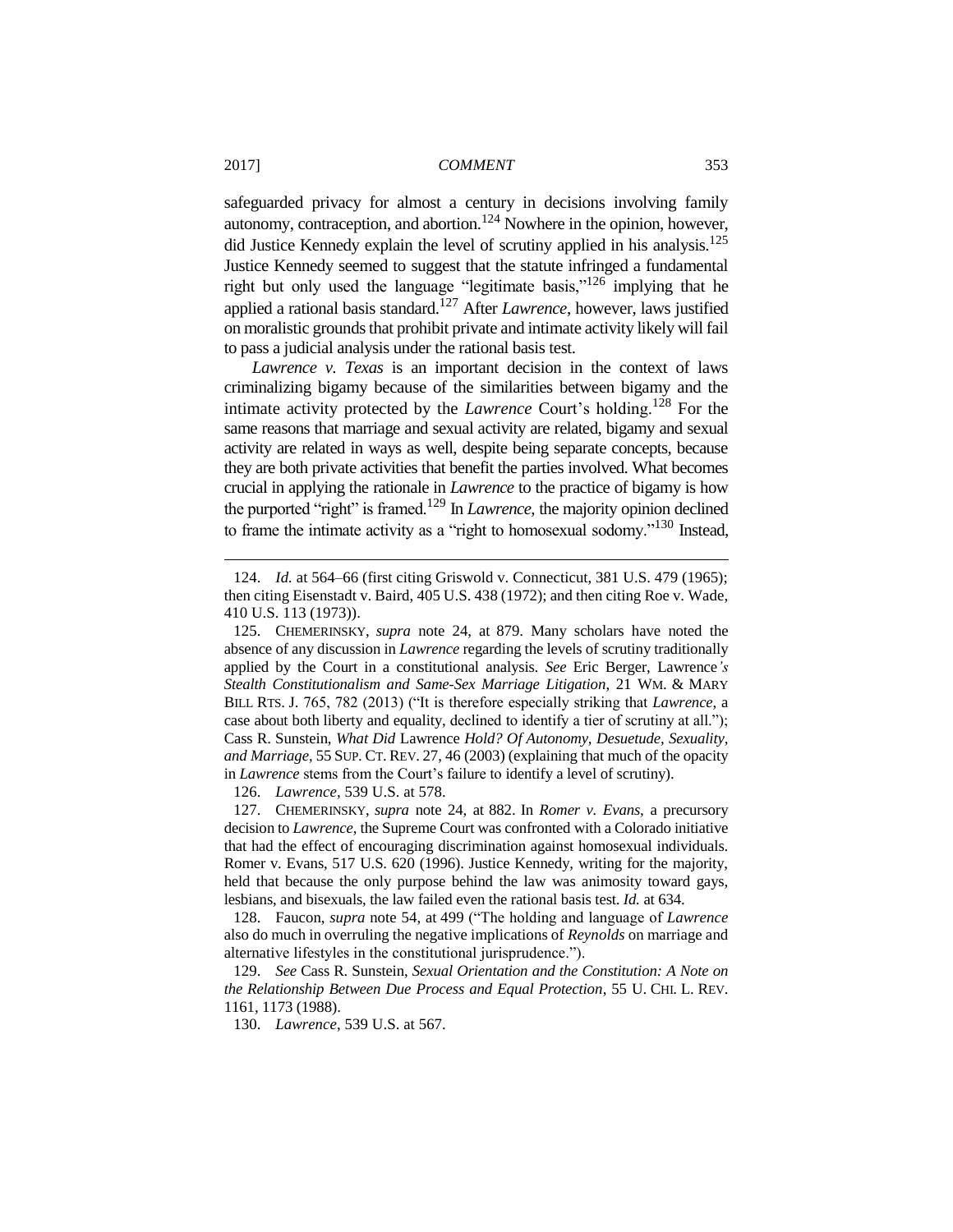Justice Kennedy spoke of the constitutional protection for all individuals in "the most intimate and private aspects of their lives."<sup>131</sup> Justice Kennedy clarified this distinction in how the right is framed when he explained that to define narrowly the right in *Lawrence* as "simply the right to engage in certain sexual conduct demeans the claim the individual put forward, just as it would demean a married couple were it to be said marriage is simply about the right to have sexual intercourse."<sup>132</sup> Although individuals in bigamous unions should not be entitled to have their relationships recognized as a legal form of marriage,  $133$ they should be allowed the right to define their relationships because "these liberties extend to personal choices central to individual dignity and autonomy, including intimate choices that define personal identity and beliefs.<sup> $134$ </sup> Thus, if confronted with the constitutionality of Louisiana's criminal bigamy statute, the Louisiana Supreme Court should apply a strict scrutiny analysis<sup>135</sup> and hold that the right to privacy under the Due Process Clause protects an individual's right to practice bigamy free of criminal liability.

# *2. The Level of Scrutiny for Denying Legal Recognition to Bigamous Unions*

The proper scrutiny standard for the issue of legalizing bigamous unions is best determined through an analysis under both equal protection and due process. This approach is necessary because of the convoluted overlap between the two doctrines in recent Supreme Court jurisprudence<sup>136</sup> and the uncertainty as to how this overlap affects the determination of the proper standard of scrutiny for future rights, such as the legal practice of bigamy.

<sup>131.</sup> *Id.* at 574.

<sup>132.</sup> *Id.* at 558.

<sup>133.</sup> *See* discussion *infra* Part III.A.2.

<sup>134.</sup> William Duncan, *Transforming the Right to Privacy*, THE FAMILY IN AMERICA 371, 382 (2015) (describing the "self-definition" conception of the right to privacy).

<sup>135.</sup> Because Justice Kennedy failed to explain the level of scrutiny applied in *Lawrence*, the Louisiana Supreme Court should provide explicitly that because Louisiana's bigamy statute infringes upon a fundamental right—the right to privacy—strict scrutiny therefore must apply to its constitutional analysis of the statute. *See Lawrence*, 539 U.S. at 578.

<sup>136.</sup> *See* discussion *supra* Part I.B.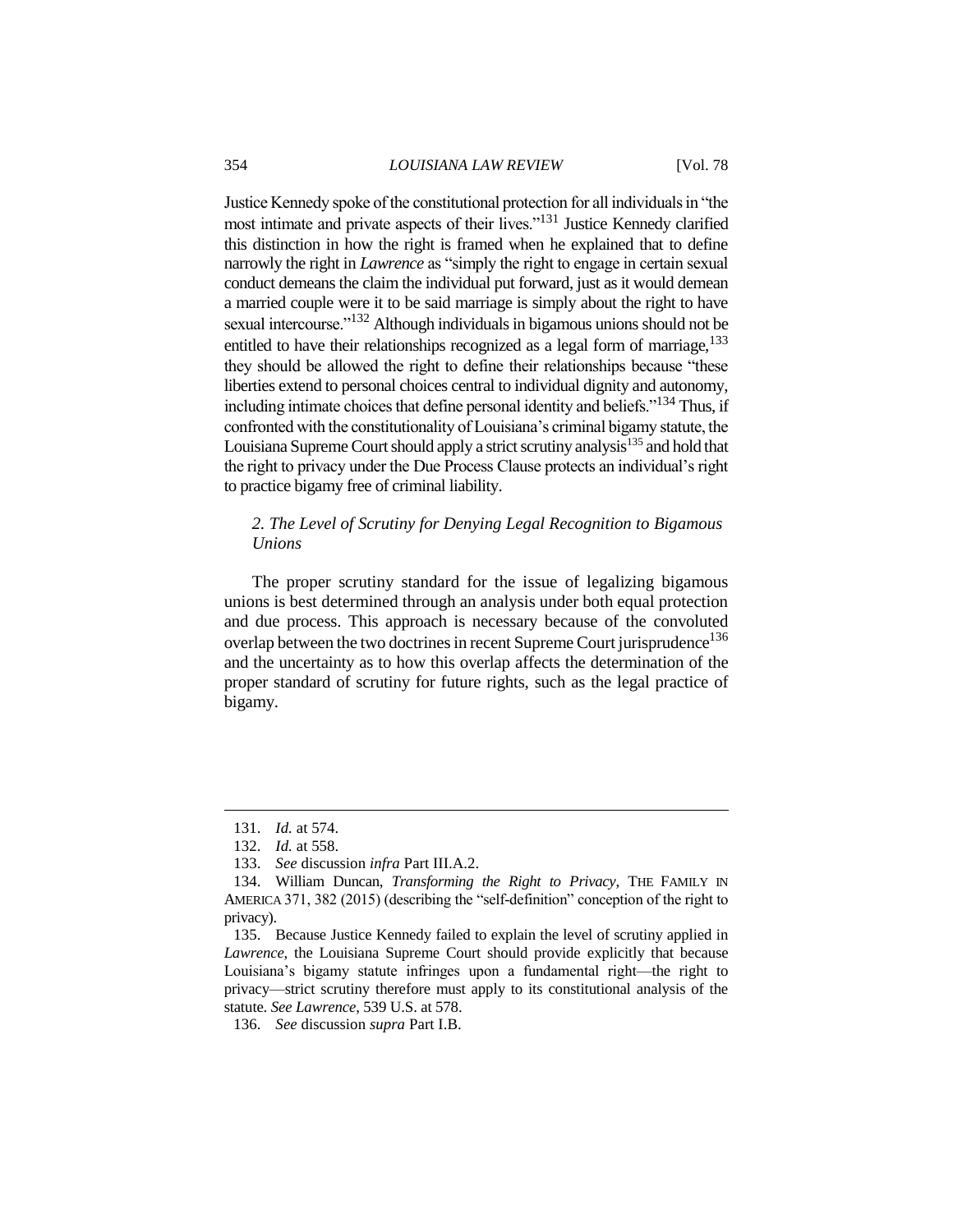#### *a. Analysis Under Equal Protection*

One potential legal avenue for recognizing bigamous unions as a right warranting strict scrutiny is through an analysis under the Equal Protection Clause.<sup>137</sup> In this context, the legalization of bigamous marriage might occur through an argument based on sexual orientation as a suspect classification.<sup>138</sup> an idea recently implied but not expressly stated by the Supreme Court in *Windsor*. <sup>139</sup> The problem with this approach, however, is that sexual orientation has not been designated as a suspect classification deserving of strict scrutiny<sup>140</sup> because, similar to the Court's approach in the fundamental rights arena, the Court is hesitant to define new classifications that warrant an almost insurmountable standard for the government to defeat.<sup>141</sup> If the Court declined to define sexual orientation as a suspect classification, it is unlikely that individuals in bigamous unions will be granted suspect classification status either. The Court has not introduced a new suspect class under the Equal Protection Clause since it invalidated racially discriminatory legislation<sup>142</sup>

139. *See* United States v. Windsor, 133 S. Ct. 2675, 2684 (2013).

140. CHEMERINSKY, *supra* note 24, at 699.

141. *Id.* The Court may be hesitant to define new suspect classifications because of the potential danger in preventing the government from enforcing its laws. *See* Lawrence v. Texas, 539 U.S. 558, 575 (2003).

142. In fact, the Court last addressed bigamy in its *Reynolds* opinion when it upheld the constitutionality of laws banning bigamy, a decision that allegedly contained racial motivations itself. *See* Reynolds v. United States, 98 U.S. 145, 164 (1878) ("Polygamy has always been odious among the northern and western nations of Europe, and, until the establishment of the Mormon Church, was almost exclusively a feature of the life of Asiatic and of African people. At common law, the second marriage was always void, and from the earliest history of England polygamy has been treated as an offence against society."); *see also* Faucon, *supra* note 54, at 480.

<sup>137.</sup> *See* Ann E. Tweedy, *Polyamory as a Sexual Orientation*, 79 U. CIN. L. REV. 1461, 1476 (2011).

<sup>138.</sup> *Id.* According to two scholars, some polygamists feel that "being polyamorous is a fundamental part of their self-definition, regardless of their relationship structure at any given time, to the extent that they report that efforts to be monogamous feel unnatural to them." Aviram & Leachman, *supra* note 10, at 313. It is certainly questionable, however, whether a court would consider polygamy as a sexual orientation. *See id.* at 314; *Discrimination*, BLACK'S LAW DICTIONARY (10th ed. 2014) (explaining sexual-orientation discrimination as "discrimination based on a person's predisposition or inclination to be romantically or sexually attracted to a certain type of person (i.e., heterosexuality, homosexuality, bisexuality, or asexuality), or based on a person's gender identity (i.e., a person's internal sense of gender)").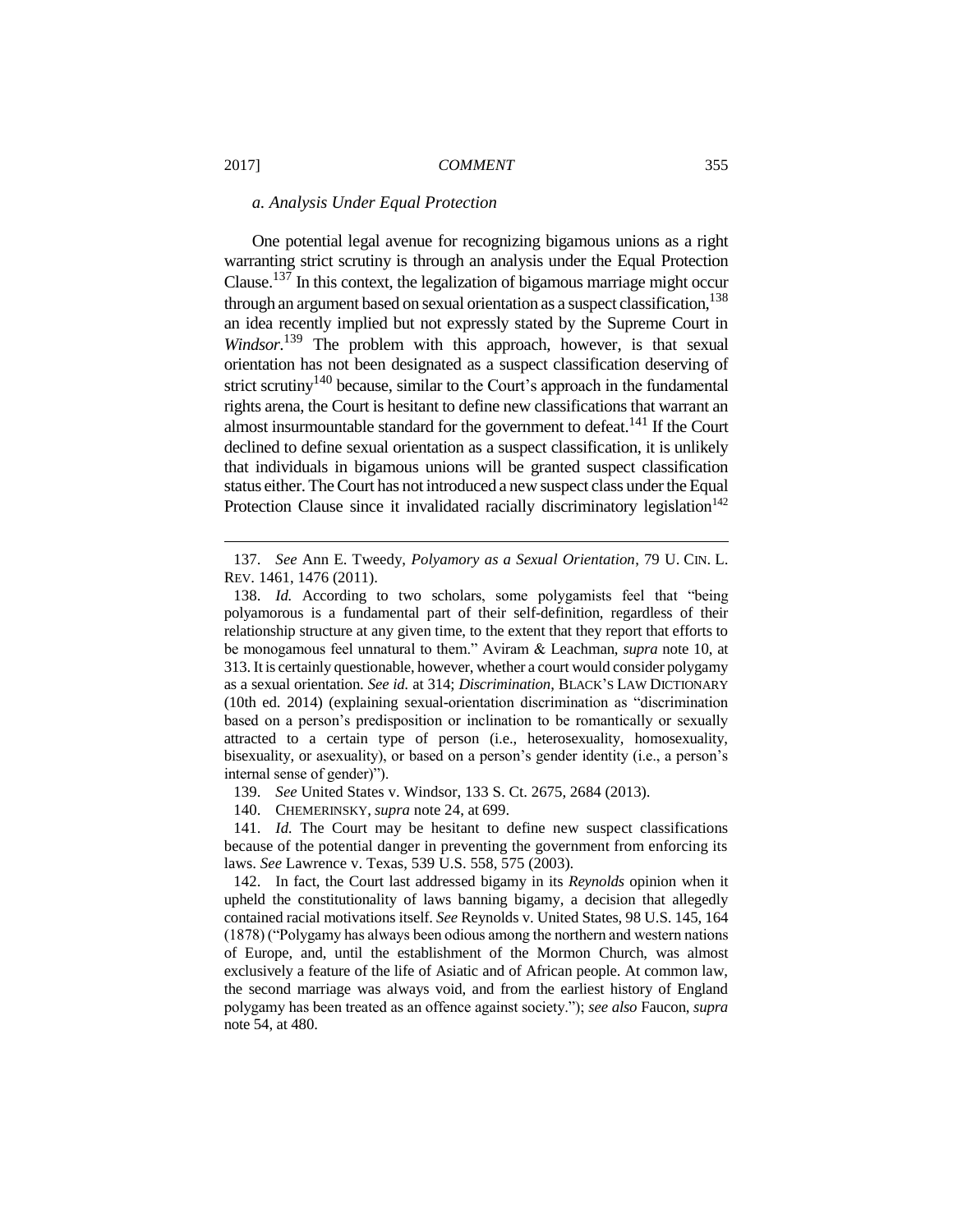from the Civil Rights Era. Consequently, many scholars doubt whether the Supreme Court will recognize another suspect class anytime soon.<sup>143</sup>

Nevertheless, *Windsor* is significant because it is one of the more recent decisions by the Court to examine sexual orientation as a social classification.<sup>144</sup> In *Windsor*, however, the Court neither specified which scrutiny it applied nor addressed whether the law violated the fundamental right to marry.<sup>145</sup> Thus, *Windsor*'s effect on the debate regarding the constitutionality of bigamous marriage is uncertain. Although *Windsor*'s effect on the bigamy question remains unclear, the opinion's ambiguous holding remains significant because it suggests that the Court used a rational basis standard to hold the law unconstitutional rather than explicitly defining sexual orientation as a class warranting a heightened scrutiny standard.<sup>146</sup> Because only a legitimate state interest is needed to uphold a law under a rational basis standard of review, *Windsor*'s holding suggests that bigamous marriages will gain legal recognition only when the government lacks a legitimate interest for denying legal recognition to the unions.

Although it was clear in *Windsor*that no legitimate interest existed for the government to define marriage to exclude same-sex couples from the fundamental right to marry, the government likely will be able to deny legal recognition to bigamous unions if a rational basis standard is applied because of the impact bigamous marriage would have on tax and community property law. <sup>147</sup> Though the decision in *Windsor* was significant in paving the way for the legal recognition of same-sex marriage, it does not do enough to change the overall structural and systematic nature of marriage. In that regard, "*Windsor* does not represent the sort of wholesale shift in how intimate adult relationships are recognized under the law."<sup>148</sup> Because individuals in bigamous unions have not been identified explicitly as a suspect class warranting a strict scrutiny standard analysis by the Supreme Court, the government should be required to meet only a rational basis standard in denying these unions legal recognition.

<sup>143.</sup> *See, e.g.*, William D. Araiza, *After the Tiers:* Windsor*, Congressional Power to Enforce Equal Protection, and the Challenge of Pointillist Constitutionalism*, 94 B.U. L. REV. 367, 385 (2014).

<sup>144.</sup> CHEMERINSKY, *supra* note 24, at 821.

<sup>145.</sup> United States v. Windsor, 539 U.S. 2675, 2706 (Roberts, C. J., dissenting).

<sup>146.</sup> *Id.* at 2696 ("The federal statute is invalid, for no *legitimate* purpose overcomes the purpose and effect to disparage and to injure those whom the State, by its marriage laws, sought to protect in personhood and dignity.") (emphasis added).

<sup>147.</sup> Faucon, *supra* note 54, at 513–14; *see also* discussion *infra* Part. III.B.

<sup>148.</sup> *Id.* at 514.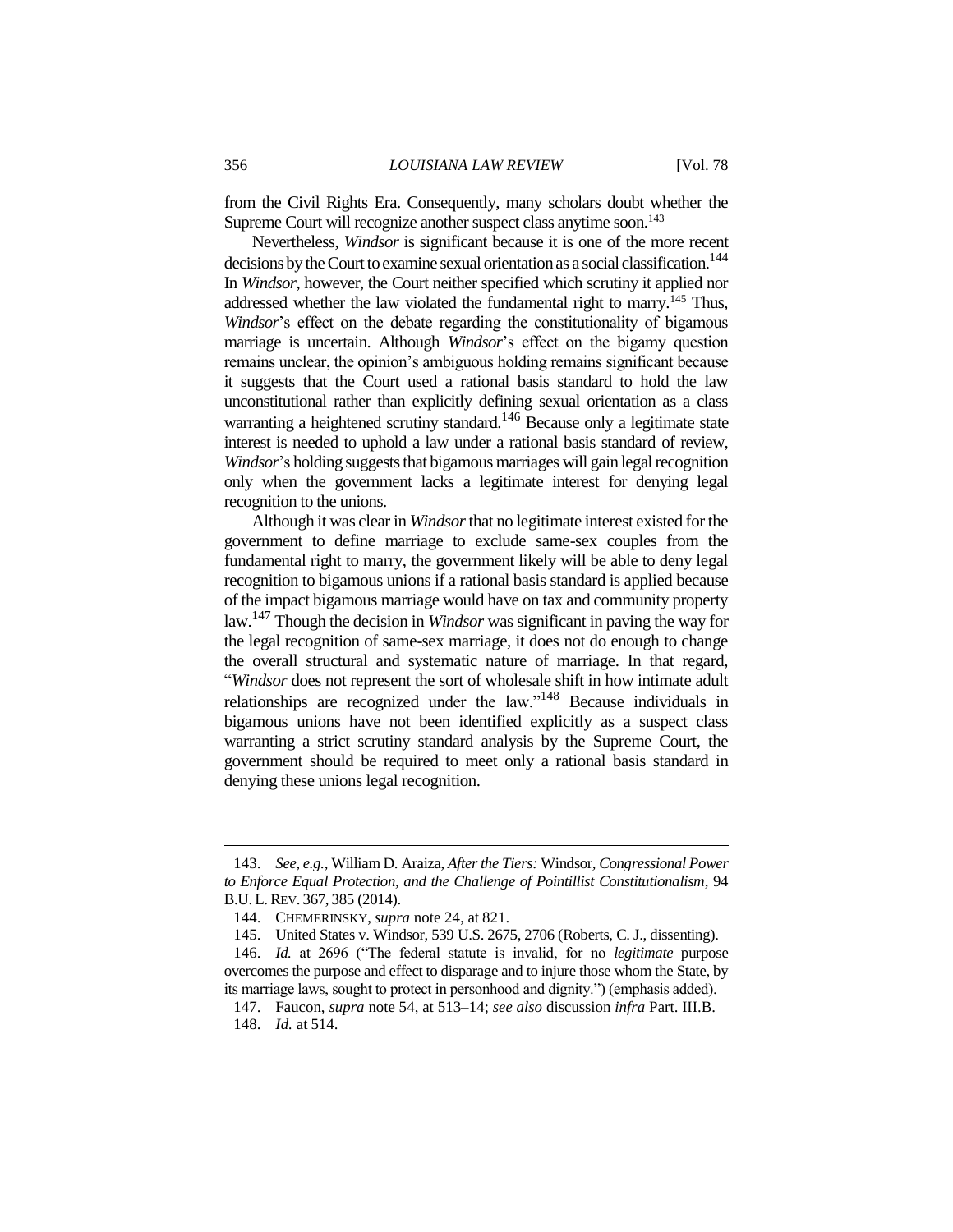#### *b. Analysis Under Due Process*

Bigamy also could obtain legal recognition through a strict scrutiny analysis in light of the fundamental right to privacy recognized in *Lawrence*. <sup>149</sup> Though Justice Kennedy used broad language in *Lawrence*'s majority opinion in the sense that he declined to recognize a specific scrutiny standard for his analysis, $150$  the holding nevertheless is insufficient for the legal recognition of bigamy. The *Lawrence* decision focused on the right to be free, or "left alone," from governmental interference in one's private and intimate affairs.<sup>151</sup> Although *Lawrence* certainly was concerned with the liberty interests granted to individuals under due process, the opinion focused more on an individual's freedom from governmental intrusion<sup>152</sup> as opposed to an individual's right of access to government institutions like marriage.<sup>153</sup> This distinction, in the context of bigamous marriage, highlights the contrast between "positive" and "negative" rights long recognized in constitutional law.<sup>154</sup> The concepts of "positive" and "negative" rights, explained by Justice Scalia's dissent in *Obergefell*, suggests that although individuals have the right to be free from government intrusion in their private affairs,  $155$  it does not follow that this principle also requires the government to recognize bigamy as a form of marriage.<sup>156</sup> The holding in *Lawrence* is insufficiently broad to grant the legal recognition of bigamous marriage because the decision focused more on the fundamental right to privacy rather than the right to marry.<sup>157</sup>

The notion that *Lawrence* is insufficient for the legalization of bigamous unions may be weakened by an argument focused on the reasoning from both *Lawrence* and *Griswold*. The concept of an individual's "zone of privacy" recognized in *Griswold*<sup>158</sup> may be expansive enough to warrant the legal recognition of bigamous marriage when paired with the broad affirmation of the right to privacy in *Lawrence*. An argument, however, that the broad privacy interests recognized in *Griswold* should warrant the legal recognition

<sup>149.</sup> *See, e.g.*, *id.* at 497.

<sup>150.</sup> *See supra* note 122.

<sup>151.</sup> CHEMERINSKY, *supra* note 24, at 881.

<sup>152.</sup> *Id.* at 882.

<sup>153.</sup> *Id.*

<sup>154.</sup> *See* Susan Bandes, *The Negative Constitution: A Critique*, 88 MICH. L. REV. 2271, 2283 (1990).

<sup>155.</sup> CHEMERINSKY, *supra* note 24, at 577.

<sup>156.</sup> *See* Obergefell v. Hodges, 135 S. Ct. 2584, 2635 (2015) (Scalia, J., dissenting).

<sup>157.</sup> Faucon, *supra* note 54, at 503.

<sup>158.</sup> *See* Griswold v. Connecticut, 381 U.S. 479, 485–86 (1965).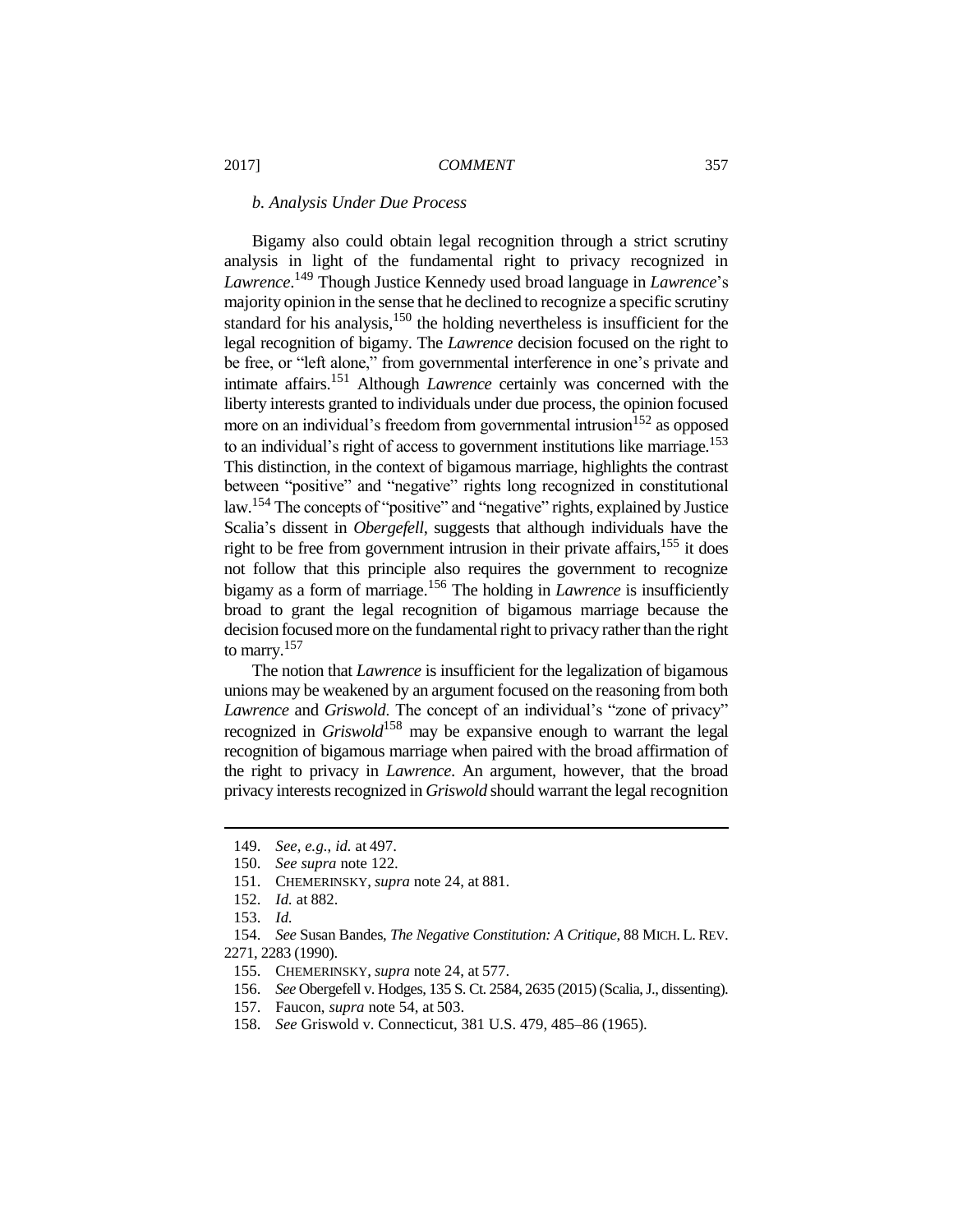of bigamous marriage is insufficient because *Griswold* focused only on the privacy interests attached to marriage rather than the idea of expanding the legal scope of what marriage as an institution entails.<sup>159</sup> Thus, for bigamous marriage to warrant strict scrutiny analysis—which likely would grant bigamy legal recognition<sup>160</sup>—such an outcome would need to result from a judicial analysis under the broad liberty interests associated with the right to marry.<sup>161</sup> For a judicial analysis of bigamy under due process, a strict scrutiny standard should apply only if the purported right to bigamous marriage is determined to fall within the contours of the broader fundamental right to marry.

The answer to the question of whether bigamous unions should be granted legal recognition likely will turn on how the court frames the purported right. For example, if the purported right is framed as a "right to bigamous marriage," it likely will fail the traditional fundamental rights analysis because bigamous marriage is unlikely to be recognized as a practice deeply rooted in the nation's tradition.<sup>162</sup> The analysis changes, however, if the issue is framed as whether the right to marry more than one person is "nothing but a subset of the more general right to marry."<sup>163</sup> The framing of the right at issue is central to the confusion regarding the interplay between due process and equal protection, a problem further exacerbated by *Obergefell*.

Chief Justice Roberts's dissenting opinion in *Obergefell* applied Justice Kennedy's reasoning from the majority opinion to raise the central question of the bigamy debate: whether the reasons for why marriage is crucial to society are equally applicable to individuals in bigamous unions, just as they were for same-sex couples.<sup>164</sup> Regarding Justice Kennedy's test in *Obergefell*, <sup>165</sup> it is reasonable to conclude that its first principle, that the right to personal choice regarding marriage is inherent in the concept of individual autonomy, is equally applicable to individuals in bigamous unions.<sup>166</sup> No adequate reason exists to suggest that the personal choices involved with marriage are any more meaningful for persons in monogamous unions, or that individuals in bigamous unions cannot express the same

<sup>159.</sup> *See, e.g.*, *id.*

<sup>160.</sup> CHEMERINSKY, *supra* note 24, at 567.

<sup>161.</sup> Faucon, *supra* note 54, at 516.

<sup>162.</sup> *See* Pollvogt, *supra* note 78.

<sup>163.</sup> Aviram & Leachman, *supra* note 10, at 315.

<sup>164.</sup> Obergefell v. Hodges, 135 S. Ct. 2584, 2622–23 (2015) (Roberts, C. J., dissenting).

<sup>165.</sup> *Id.* at 2599.

<sup>166.</sup> *Id.* at 2600.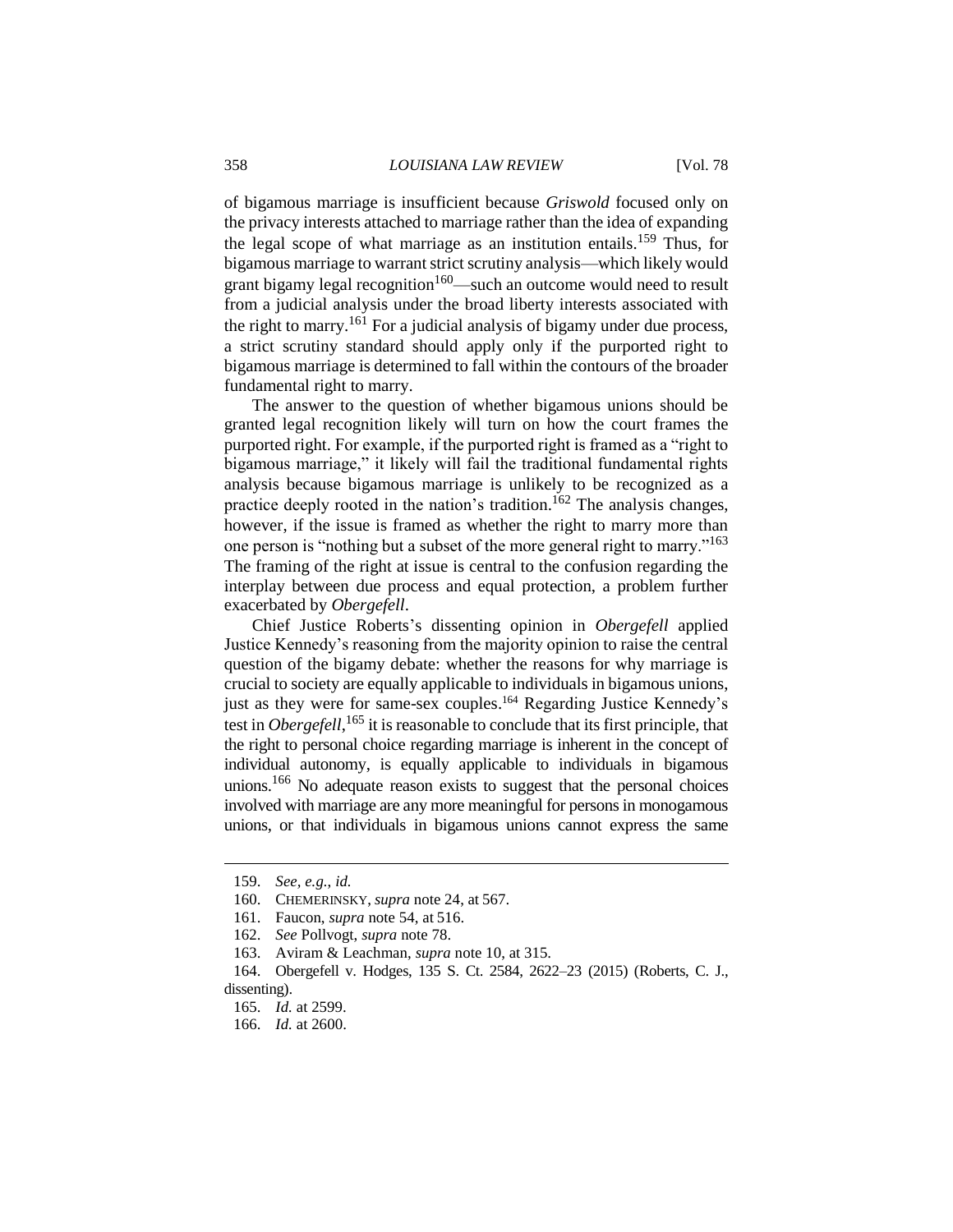intimacy to their partners that individuals in monogamous unions share with each other. The majority also justified its test by arguing that the right to marry safeguards children and families<sup>167</sup> and that marriage is a keystone of social order.<sup>168</sup> These reasons are difficult concepts to apply to bigamous marriage; relevant data suggests that bigamous marriage in fact would be harmful to both women and children, <sup>169</sup> and legalizing bigamous marriage likely would upset social order because of its potential to disrupt the majority of United States marriage laws.<sup>170</sup>

The analysis under Justice Kennedy's test becomes more problematic with the additional principle set forth in *Obergefell*: Justice Kennedy argued that the right to marry is fundamental because "it supports a *two-person* union unlike any other in its importance to the committed individuals."<sup>171</sup> Although this principle certainly applies to same-sex couples, proponents of bigamous marriage likely will be unable to apply this same principle equally to bigamous unions because of the obvious fact that they consist of more than two individuals. Chief Justice Roberts, however, criticized the majority opinion for this argument, suggesting that its reasoning could be extended to plural marriage—despite, in his view, Justice Kennedy's "random[]" insertion of the phrase "two-person union."<sup>172</sup>

Justice Kennedy should have conducted his analysis under the traditional fundamental rights approach used by the Court in past decisions interpreting the Fourteenth Amendment. Because the Court consistently

<sup>167.</sup> *Id.*; *see also In re*Marriage Cases, 183 P.3d 384, 432 (Cal. 2008)("[P]romoting and facilitating a stable environment for the protection and raising of children is unquestionably one of the vitally important purposes underlying the institution of marriage and the constitutional right to marry.").

<sup>168.</sup> *Obergefell*, 135 S. Ct. at 2601.

<sup>169.</sup> *See* John Witte, Jr., *Why Two in One Flesh? The Western Case for Monogamy over Polygamy*, 64EMORY L.J.1675,1738 (2015); *see also* Aviram & Leachman, *supra*  note 10, at 316–17 (citing ELISABETH SHEFF, THE POLYAMORIST NEXT DOOR: INSIDE MULTIPLE-PARTNER RELATIONSHIPS AND FAMILIES 135–63 (2015)); Ruth K. Khalsa, *Polygamy as a Red Herring in the Same-Sex Marriage Debate*, 54 DUKE L.J. 1665, 1692 n.137 (2005) (noting the "third-party effects" of bigamous relationships on women and children).

<sup>170.</sup> *See* discussion *infra* Part III.B; *see also, e.g.*, Aviram & Leachman, *supra*  note 10, at 318 (noting the government's interest in conserving the resources that would be required by the extension of marital rights to plural unions, "since many legal and administrative constructs in the United States rely on the structure of marriage as involving two parties").

<sup>171.</sup> *Obergefell*, 135 S. Ct. at 2599 (emphasis added).

<sup>172.</sup> *Id.* at 2621 (Roberts, C. J., dissenting). In fact, nowhere in the opinion does Justice Kennedy provide any explicit argument for his description of marriage as a "two-person" union. *Id.*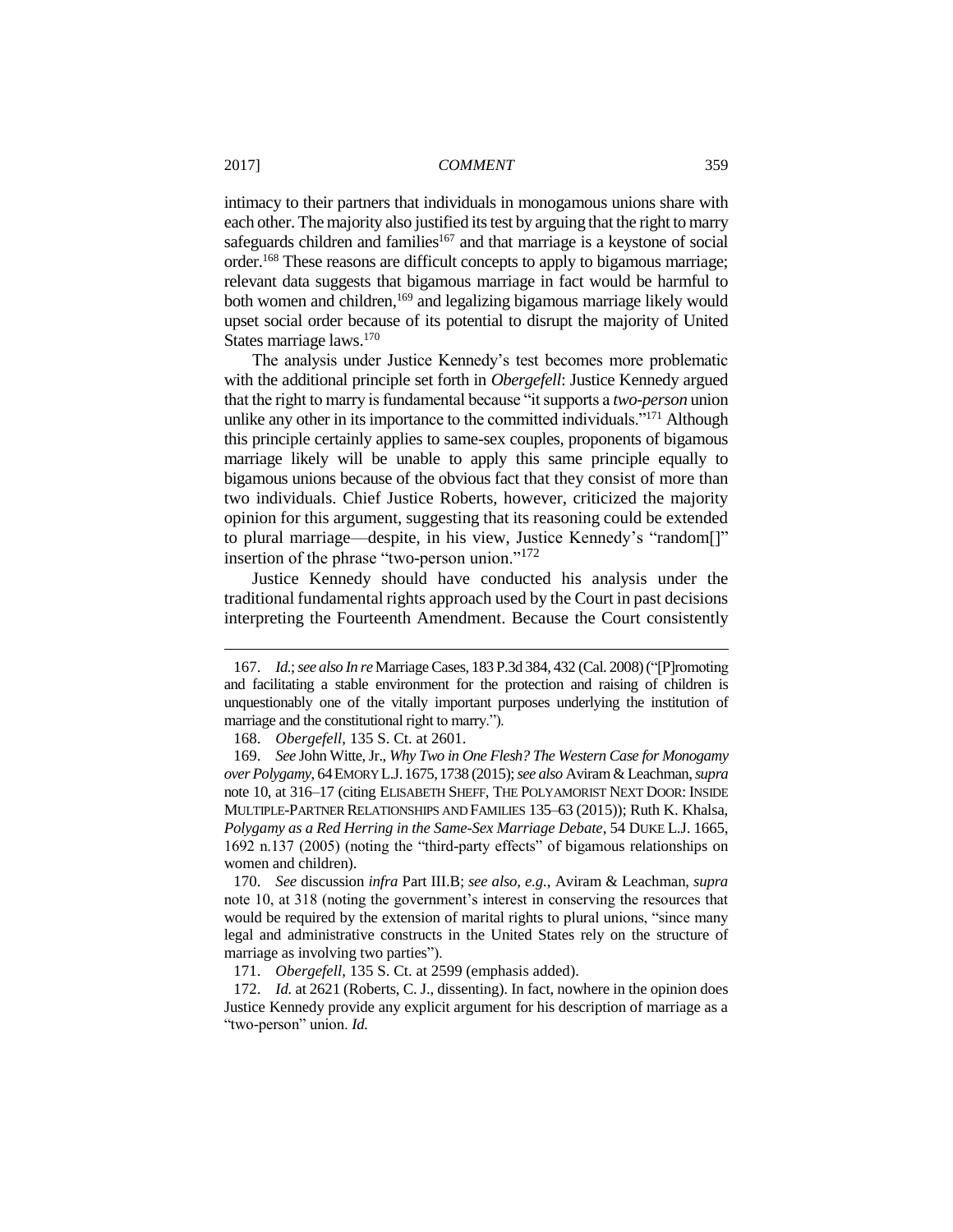has held the right to marry as fundamental under the scope of this test.<sup>173</sup> Justice Kennedy should have analyzed whether same-sex couples were seeking access to this same right or a different right altogether. In *Obergefell*, same-sex couples sought access to the same right enjoyed by heterosexual couples; in other words, the fundamental right to marry applied to same-sex couples in the same manner in which it applied to heterosexual couples because they were "similarly situated" to the right to marry.<sup>174</sup> This "similarly situated" language speaks to the delicate tension and overlap between due process and equal protection that the Court unfortunately failed to articulate in *Obergefell*. 175

In a companion case to *Windsor*, the district court's majority opinion alluded to the overlap between due process and equal protection when it held that a law prohibiting same-sex marriage as unconstitutional under both the Due Process Clause and Equal Protection Clause.<sup>176</sup> The majority's analysis argued that the defining characteristics of marriage do not involve the race, gender, or sexual orientation of the individuals seeking to join in marriage<sup>177</sup>—a concept previously supported by the Court in *Loving*.<sup>178</sup> Instead, the court opined that marriage should be defined by the fidelity displayed between the consenting and committed individuals joining together in union; $^{179}$  thus, the court concluded that a law banning same-sex marriage could not be upheld because the right to marry applied equally to same-sex couples as it did for opposite-sex couples.<sup>180</sup> In contrast, plural relationships

176. *See generally* Perry v. Schwarzenegger, 704 F. Supp. 2d 921, 994 (N.D. Cal. 2010), *aff'd sub nom.* Perry v. Brown, 671 F.3d 1052 (9th Cir. 2012), *vacated and rem. sub nom.* Hollingsworth v. Perry, 133 S. Ct. 2652 (2013). The aforementioned case, *Hollingsworth v. Perry*, involved a series of federal cases that invalidated a California initiative that banned same-sex marriage. *See Hollingsworth*, 133 S. Ct. at 2656. The district court's ruling that had held the law unconstitutional was given controlling effect when the Supreme Court, hearing on appeal in *Hollingsworth*, declined to address the merits of the case due to a lack of standing. The district court's ruling, however, did not apply as controlling precedent for states other than California. *See Hollingsworth*, 133 S. Ct. at 2652.

- 177. *Perry*, 704 F. Supp. 2d at 993–94.
- 178. *Loving*, 388 U.S. at 12.

179. *Perry*, 704 F. Supp. 2d at 993 ("Plaintiffs seek to have the state recognize their committed relationships, and plaintiffs' relationships are consistent with the core of the history, tradition and practice of marriage in the United States.").

180. *Id.*

<sup>173.</sup> Loving v. Virginia, 388 U.S. 1, 12 (1967) ("The freedom to marry has long been recognized as one of the vital personal rights essential to the orderly pursuit of happiness by free men.").

<sup>174.</sup> *Obergefell*, 135 S. Ct. at 2599; *see also* Pollvogt, *supra* note 78.

<sup>175.</sup> *See* discussion *supra* Part I.B.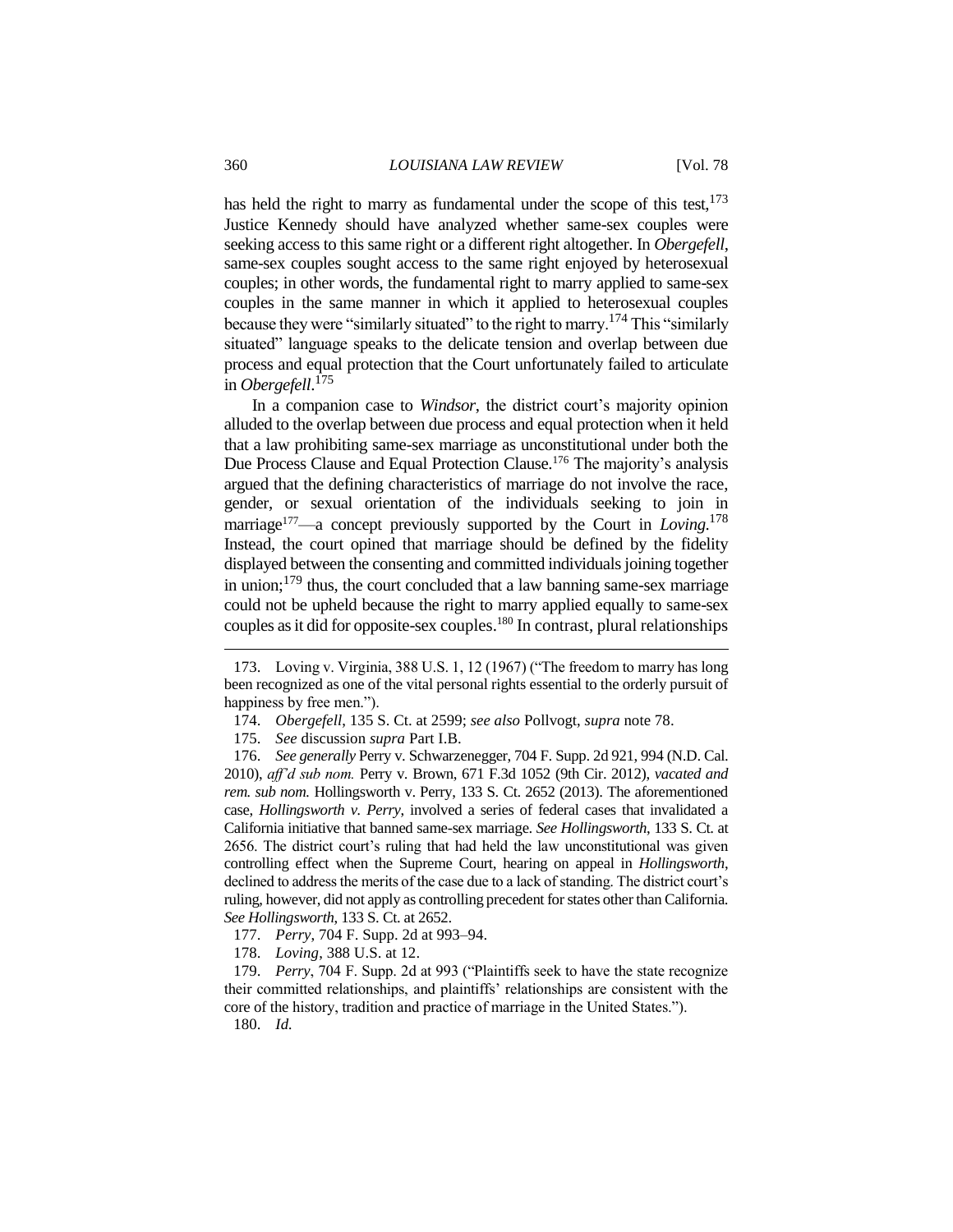inherently are defined by inequality.<sup>181</sup> The promise of fidelity in monogamous marriage encourages spouses to devote themselves to each other unconditionally and entirely. The parties to a bigamous marriage, however, may owe to each other different levels of commitment entirely, especially if one of the parties to the union is married to only one individual while the other party is married to several. Although Justice Kennedy's analysis in *Obergefell* was ambiguous and ignored the traditional fundamental rights analysis of the Court, the ultimate conclusion reached was doctrinally sound. If race no longer bars individuals from seeking to enjoy the right to marry after *Loving*, <sup>182</sup> then neither should sexual orientation.

Although Justice Kennedy hinted at these "core functions" of marriage in his explanation of why the right to marry applied to same-sex couples,  $^{183}$  he did so using an obscure and unprecedented analysis. Furthermore, he declined to specify the scrutiny standard used and, instead, vaguely stated that the law at issue violated both equal protection and due process,  $184$  exacerbating the confusion as to how courts should interpret new rights in future decisions. Additionally, Justice Kennedy's approach creates a dangerous precedent for Supreme Court analysis. By ignoring the traditional fundamental rights approach of prior Supreme Court decisions, justices of the Court create possibilities for future justices to supply their own beliefs and morals instead of a proper constitutional analysis. Thus, the Louisiana Supreme Court should conclude that under the traditional fundamental rights approach, the holding in *Obergefell* should not result in the recognition of bigamous marriage as a fundamental right warranting strict scrutiny because individuals in bigamous unions are not "similarly situated" to the right to marry as are same-sex couples.<sup>185</sup>

#### *B. Identifying a Justifiable Governmental Interest*

This Comment next addresses whether a narrowly tailored governmental interest exists for a state that declines to recognize bigamous unions as a legal

<sup>181.</sup> Ruth K. Khalsa, *supra* note 170, at 1692.

In light of the high value modern U.S. culture places on individual autonomy and equality, the cornerstones of the companionate ideal of marriage, it is unlikely that polygamy could be legalized under the same individualityfocused rationale of *Lawrence* or *Goodridge* because polygamy tends to be premised on dependence, inequality, and even subordination.

*Id.*

<sup>182.</sup> *Loving*, 388 U.S. at 12.

<sup>183.</sup> Obergefell v. Hodges, 135 S. Ct. 2584, 2599 (2015).

<sup>184.</sup> *See id.* at 2616 (Roberts, C. J., dissenting).

<sup>185.</sup> Faucon, *supra* note 54, at 516.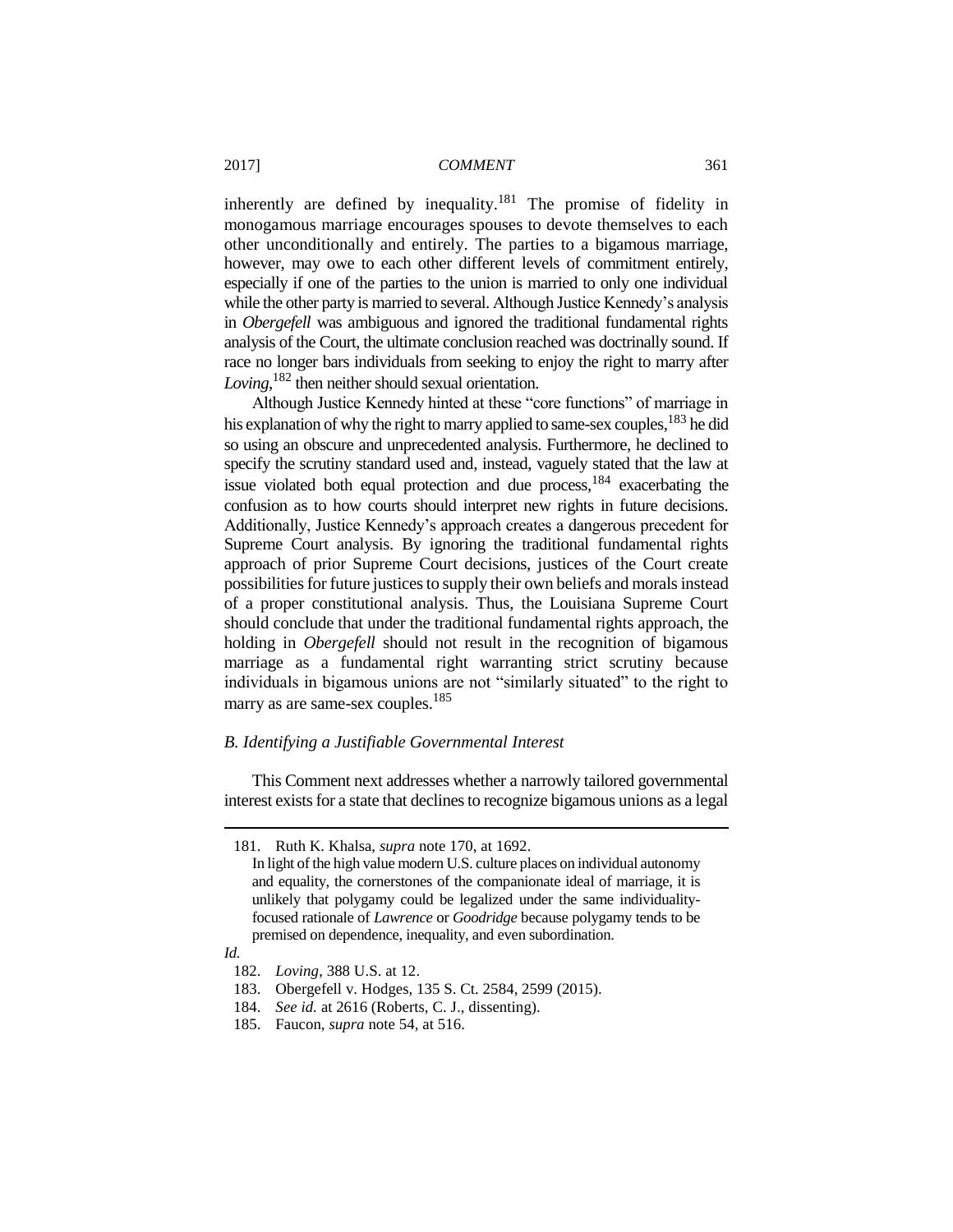form of marriage. The two major areas considered under this analysis are the potential conflicts between the legalization of bigamous unions and the areas of tax and community property law in the United States.<sup>186</sup>

#### *1. The Conflict with Tax Law*

Not only is United States tax law one of the most complex areas of law within the American legal system,  $187$  it is also a body of law that largely has been ignored by scholars in the bigamous marriage debate.<sup>188</sup> Specifically, much of the legal scholarship debating the constitutionality of bigamous marriage overlooks the question of how this practice could coexist legally with current American law, such as tax law, which treats married and unmarried individuals differently in several respects.<sup>189</sup>

A significant distinction that tax law makes between married and unmarried taxpayers is the difference in applied tax rates.<sup>190</sup> For example, married couples can file and pay their taxes as a unified or joint taxpayer and thus have different rates applied to them than the rates that apply to unmarried taxpayers.<sup>191</sup> This distinction is important to the bigamous marriage debate because "while the current tax rates could accommodate same-sex couples without any substantive changes, applying the current tax brackets to polygamous taxpayers would have absurd and often unjust results."<sup>192</sup>

The legalization of bigamous marriage would pose a unique and significant challenge to American tax law that was not present in the constitutional debate of same-sex marriage.<sup>193</sup> In same-sex unions, the dyadic nature of "traditional"

<sup>186.</sup> *See* Aviram & Leachman, *supra* note 10, at 318; *see also, e.g.*, Plyler v. Doe, 457 U.S. 202, 216 ("A legislature must have substantial latitude to establish classifications that roughly approximate the nature of the problem perceived, that accommodate competing concerns both public and private, and that account for limitations on the practical ability of the State to remedy every ill.").

<sup>187.</sup> *See* discussion *supra* Part II.C.2.; *see also, e.g.*, Brunson, *supra* note 9, at 167 ("While there is no single 'correct' way to tax married persons, joint filing appears to be unworkable in a world of expanded familial options.") (footnote omitted).

<sup>188.</sup> *See supra* note 108.

<sup>189.</sup> *Id.*

<sup>190.</sup> MARGOT L. CRANDALL-HOLLICK ET AL., THE POTENTIAL FEDERAL TAX IMPLICATIONS OF *UNITED STATES V. WINDSOR* (STRIKING SECTION 3 OF THE DEFENSE OF MARRIAGE ACT (DOMA)): SELECTED ISSUES 8 (2013).

<sup>191.</sup> *See, e.g.*, Aviram & Leachman, *supra* note 10, at 318.

<sup>192.</sup> Brunson, *supra* note 9, at 113.

<sup>193.</sup> *See, e.g.*, Aviram & Leachman, *supra* note 10, at 318.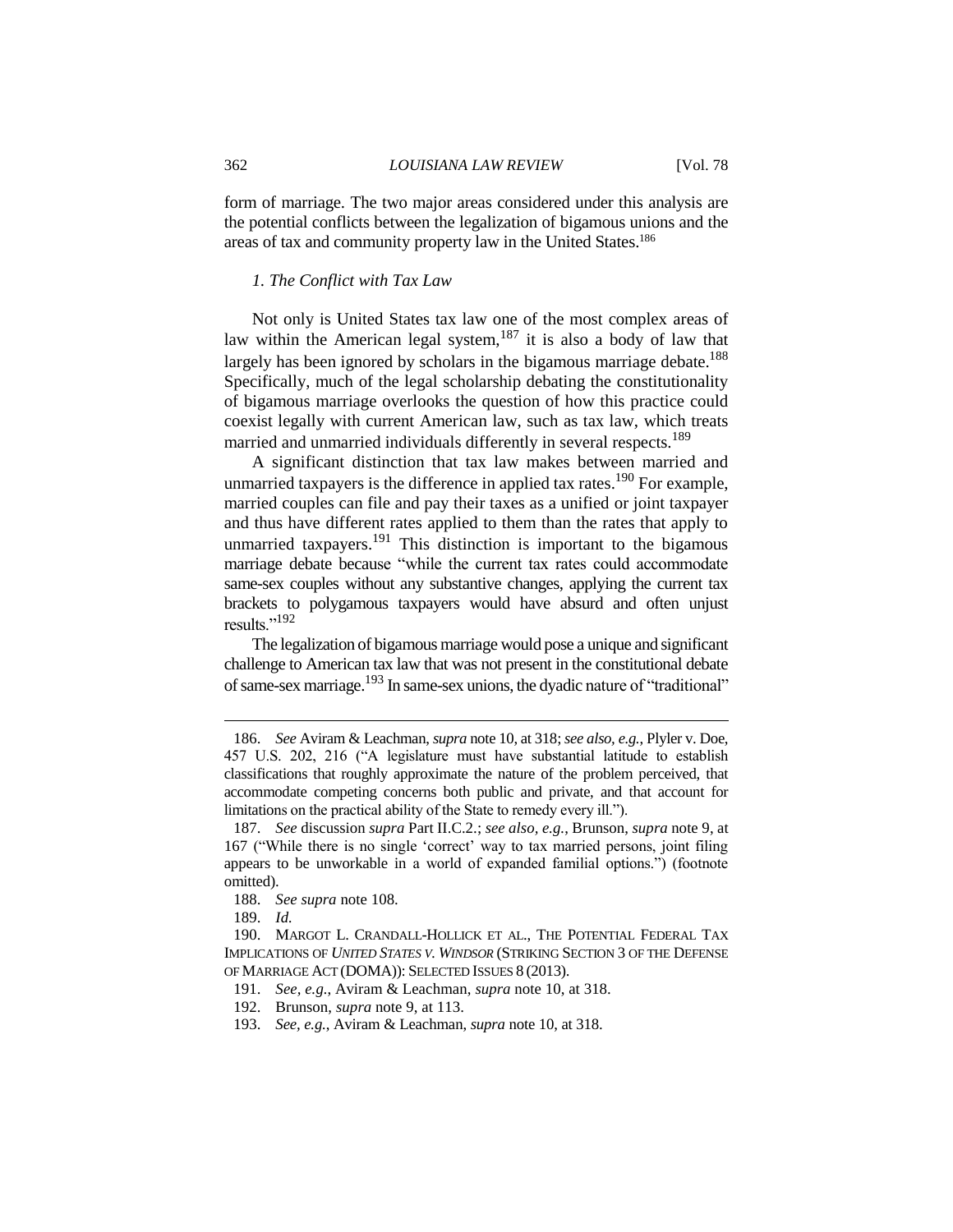marriage is maintained because there is no quantitative distinction present. Same-sex relationships, at least those similar to the relationships represented in *Obergefell*, still are unions between two equally consenting individuals.<sup>194</sup> The only difference between same-sex and heterosexual unions is the sexual orientation of the partners involved. Bigamous unions, however, are relationships that are without limit as to the number of individuals who can form and participate in the relationship. This fact seriously complicates American tax law because the tax filing system is designed to treat married persons as an economic unit consisting of only two individuals.<sup>195</sup>

An additional problem with incorporating bigamous marriage into the current tax law concerns the significant lack of predictability concerning plural unions and the various forms they can take.<sup>196</sup> One scholar illustrates this problem when she explains that although asymmetric and group marriage probably would cover a significant fraction of the actual arrangements people might desire, they would not exhaust the possibilities.<sup>197</sup> Although the idea of creating a new tax system designed to apply a standard tax rate to marriages consisting of more than two individuals may be possible theoretically, <sup>198</sup> the issue lies in designing a tax system capable of applying rates to marriages varying wildly in both form and number.

Conceivably, any government can solve this problem by creating a tax system to apply a standard rate to all bigamous marriages, no matter the number of partners involved.<sup>199</sup> The level of complexity with incorporating bigamous unions into the current tax filing system, however, demands an equally complex solution. Though providing an individualized tax system tailored to each family would create the fairest system, "doing so would add unnecessary complexity to the tax law and would be virtually unadministrable.<sup>2200</sup> Even assuming that the government can create a tax filing system that sufficiently addresses the problems that legal incorporation of bigamous unions would present, "Congress would need to make significant, complex changes to joint filing . . . [that] may be difficult, if not impossible, to design and implement."<sup>201</sup> Because of the significant complexities with

<sup>194.</sup> *See* Obergefell v. Hodges, 135 S. Ct. 2584, 2588 (2015).

<sup>195.</sup> *See* CRANDALL-HOLLICK, *supra* note 190, at 9.

<sup>196.</sup> Davis, *supra* note 96, at 2007.

<sup>197.</sup> Klein, *supra* note 111, at 49.

<sup>198.</sup> *See, e.g.*, Aviram & Leachman, *supra* note 10, at 319.

<sup>199.</sup> *See* Brunson, *supra* note 9, at 117.

<sup>200.</sup> *Id.* at 129; *see also, e.g.*, Heather M. Field, *Choosing Tax: Explicit Elections as an Element of Design in the Federal Income Tax System*, 47 HARV. J. ON LEGIS. 21, 66 (2010).

<sup>201.</sup> Brunson, *supra* note 9, at 168.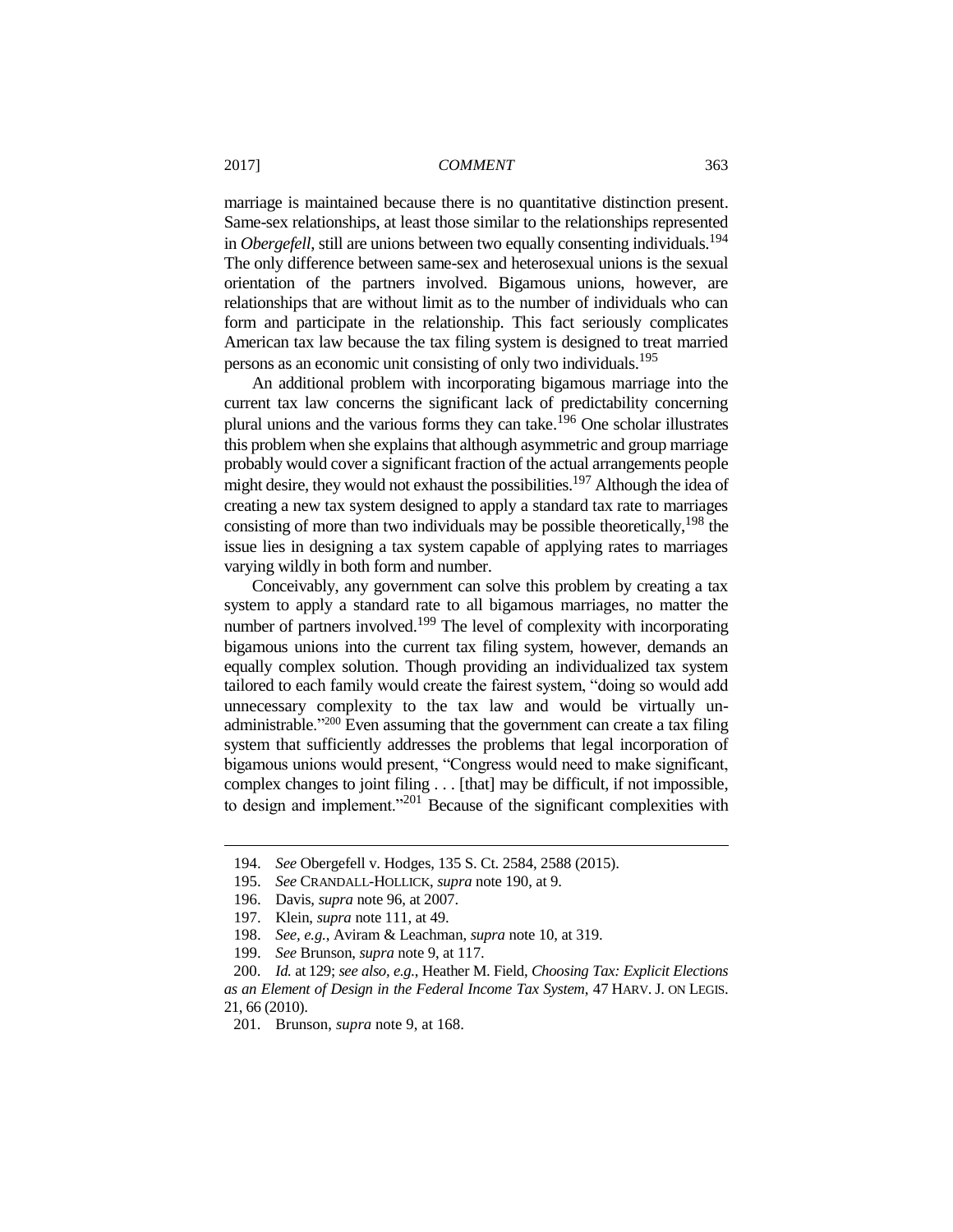meeting such a high administrative burden, the government could provide efficiency reasons for refusing to recognize polygamous marriages legally.<sup>202</sup>

#### *2. The Conflict with Community Property Law*

The granting of legal recognition to bigamous unions poses significant conflicts for the process of terminating marriage, a problem that is highlighted when analyzed within the context of community property law. Community property states follow the rule that all assets and earnings acquired during the existence of the marriage are owned equally by both spouses.<sup>203</sup> This concept raises complex questions concerning how bigamous marriages could coexist legally in a state that recognizes community property law, such as Louisiana.

The assumption in the majority of community property states is to divide the assets equally upon dissolution of the marriage,  $204$  but this process would become "drastically complicated in polygamous marriages, especially when one wife may leave the family unit behind or when the husband dies, leaving all of his wives to 'split' the pie."<sup>205</sup> The legalization of bigamous marriage would raise serious concerns in regards to the termination stage of marriage because whether by death or divorce, all marriages terminate at some point and the law must have an appropriate mechanism to address this end.<sup>206</sup> The conundrum of how community property law would be able to partition property in bigamous marriages is problematic because "it is not at all obvious how best to understand, classify, and divide the community property of a person with more than one spouse at a time, as must be done at death or divorce."<sup>207</sup>

Similar to the potential conflict between bigamous marriage and current tax law, the widely varying forms of bigamous unions also pose a concern for community property states.<sup>208</sup> For example, community property law could

<sup>202.</sup> The Court in the past generally has disfavored the excuse of administrative burdens when making decisions regarding constitutional rights, but only when the right in question has warranted a strict scrutiny analysis. *See* Police Dep't of Chicago v. Mosley, 408 U.S. 92, 102  $\&$  n.9 (1972) (holding that for fundamental rights, mere "administrative convenience" is not a compelling interest).

<sup>203.</sup> Klein, *supra* note 111, at 33.

<sup>204.</sup> *Community property*, BLACK'S LAW DICTIONARY (10th ed. 2014). Specifically, these assets include property that is acquired during the marriage by means other than an inheritance, devise, or gift, with each spouse generally holding a one-half interest in the property. *Id.*

<sup>205.</sup> Casey E. Faucon, *Marriage Outlaws: Regulating Polygamy in America*, 22 DUKE J. GENDER L. & POL'Y 1, 23 (2014).

<sup>206.</sup> Davis, *supra* note 96, at 1990.

<sup>207.</sup> Klein, *supra* note 111, at 39.

<sup>208.</sup> *See* discussion *supra* Part II.A.2.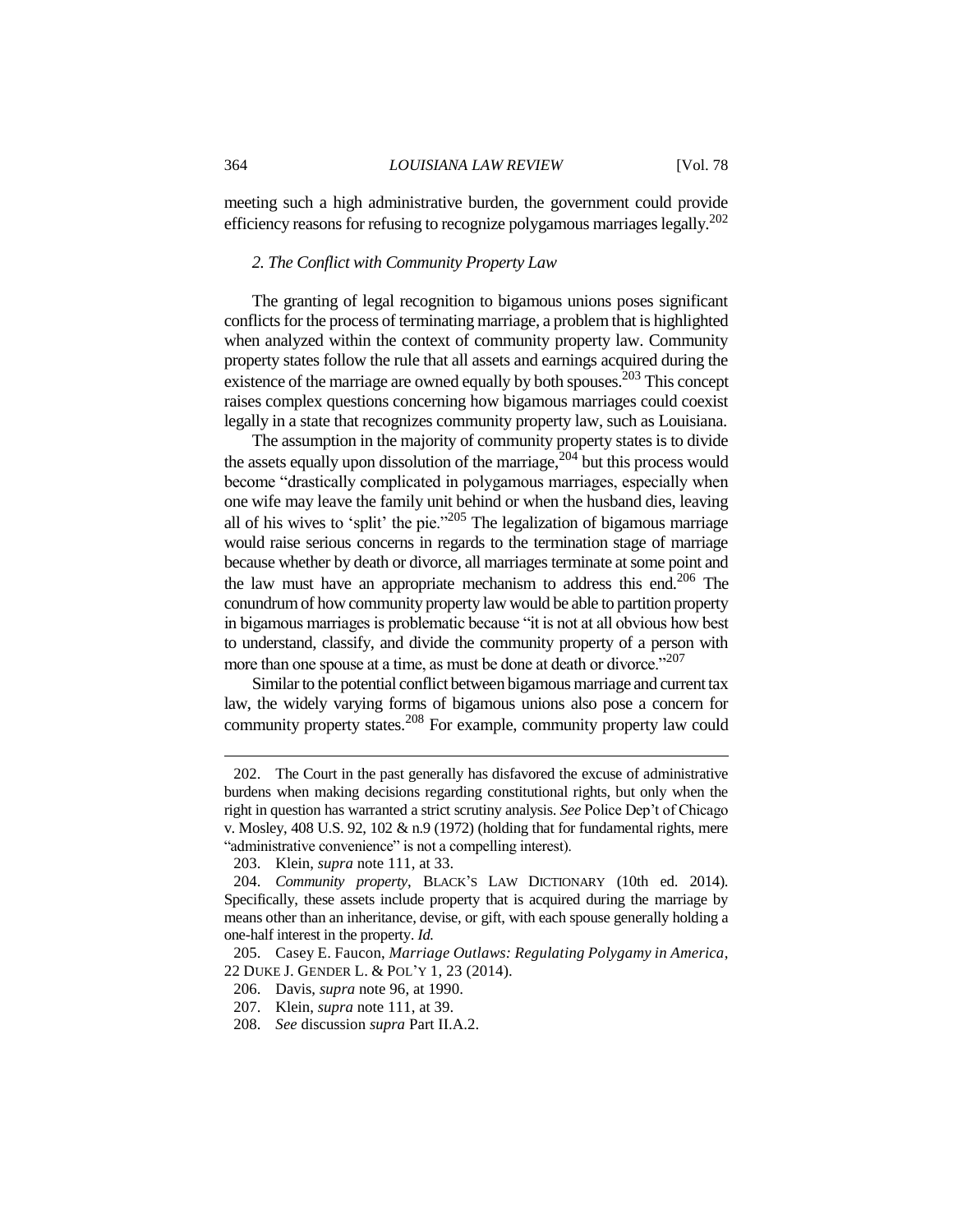incorporate bigamous unions that consist only of separate, two-person unions because, although all the partners may live together in one household, they nevertheless are married legally to only one other individual. This fact changes, however, in a bigamous union that desires to be recognized as one family or "community."<sup>209</sup> A simple solution to this potential issue would be to require all individuals in bigamous marriages to form their families as a series of two-person couples. This solution is insufficient, however, because some bigamous families may consist of an odd number of individuals. Additionally, it seems unjust to have a law mandating how bigamous families should form their relationships because "the decision to add a spouse implicates an individual's freedom of intimate association. $"^{210}$ 

#### IV. PROPOSING A DOCTRINAL SOLUTION

Because of the recent confusion regarding due process and equal protection, courts no longer have a clear standard to follow when determining whether a new fundamental right exists. The Louisiana Supreme Court, if presented with the issue of bigamous marriage, should confront the tension between equal protection and due process under both the Louisiana and United States constitutions to guide the state legislature in its enactment of future laws regarding bigamy and to influence the legal opinions concerning this issue on a larger scale.

In terms of Louisiana's criminal bigamy statute,  $2^{11}$  the Louisiana Supreme Court should rule unconstitutional the law that criminalizes bigamous unions because of the right to privacy recognized by the United States Supreme Court in *Lawrence*. <sup>212</sup> Although *Lawrence* might be an insufficient basis for this proposition because its holding only concerned laws prohibiting homosexual sodomy,<sup>213</sup> the Louisiana Supreme Court nevertheless should rule the criminal aspect of the statute unconstitutional given the heightened standard of privacy mandated by the Louisiana constitution.<sup>214</sup> This facet of

<sup>209.</sup> Klein, *supra* note 111, at 42.

<sup>210.</sup> *Id.* at 53.

<sup>211.</sup> *See* discussion *supra* Part II.B.

<sup>212.</sup> Lawrence v. Texas, 539 U.S. 558, 560 (2003).

<sup>213.</sup> *Id.*

<sup>214.</sup> LA CONST. art. I, § 5; *see also* S. Con. Res. 39, 1997 Leg., Reg. Sess. (La. 1997). Although the Louisiana Supreme Court has never determined the exact parameters of the state's constitutional right to privacy in the sexual arena, *see e.g.*, State v. Smith, 766 So. 2d 501, 518 (La. 2000) (Calogero, J., dissenting), the court has recognized it as an express right providing a higher standard of individual liberty than that afforded by the federal constitution. *See* State v. Baxley, 633 So. 2d 142, 145 (La. 1994).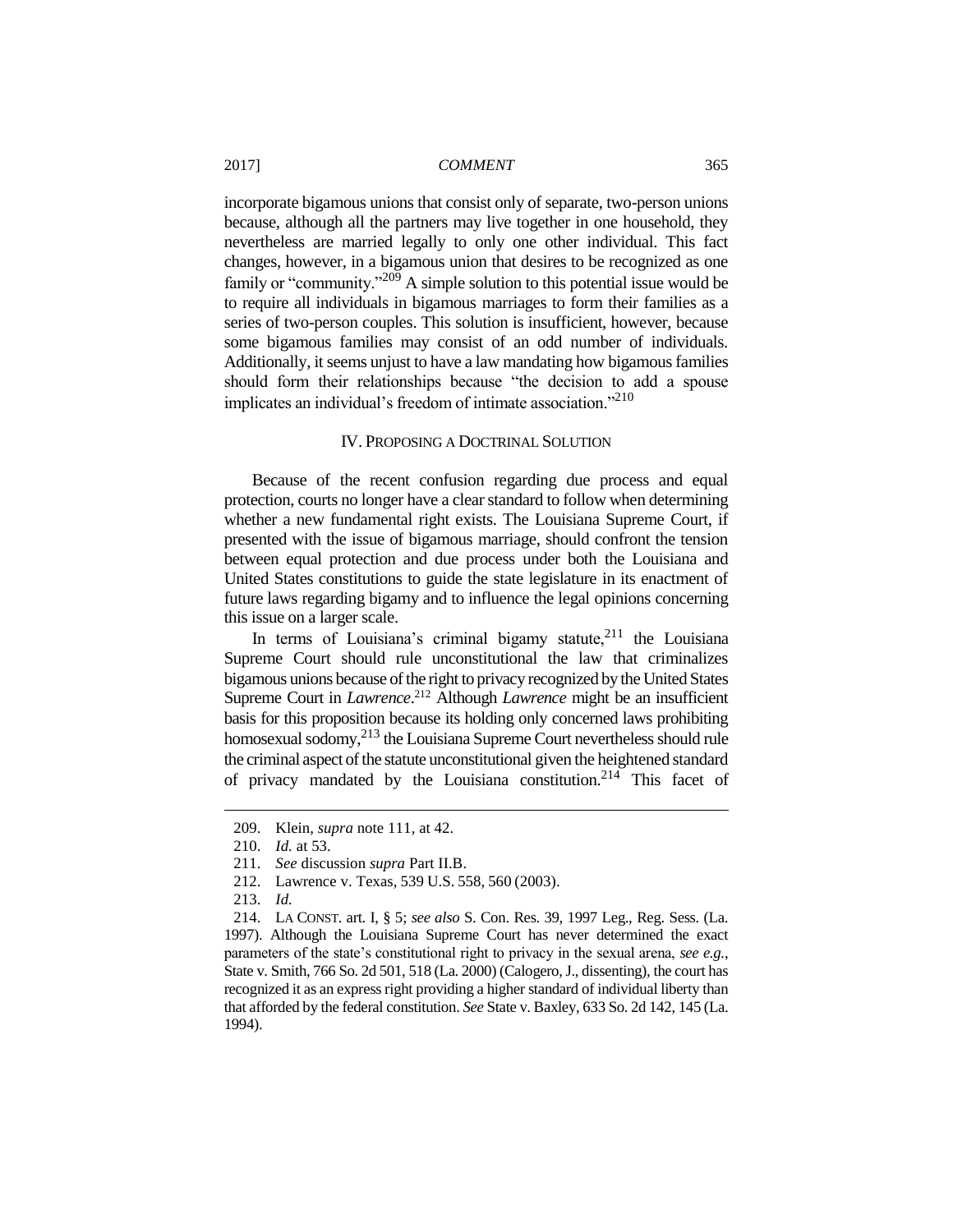Louisiana's criminal bigamy statute should be ruled unconstitutional on the same grounds as the statute at issue in *Lawrence*: the statute invades an area of constitutionally-protected privacy by prohibiting consensual, private, noncommercial acts of sexual intimacy.<sup>215</sup>

Laws criminalizing the practice of bigamy also should be struck down because they do not exist to protect against coercion, injury, or public harm.<sup>216</sup> Opponents of bigamy have argued that this practice is harmful and abusive to women, often referencing the history of this practice in Muslim countries to bolster their argument. $2^{17}$  Numerous other studies, however, reveal that although these concerns are valid, little evidence exists to show that these same concerns are equally present in the United States.<sup>218</sup> Moreover, even though there always exists a concern that abuse will occur in traditional monogamous relationships, it does not follow that this potential harm justifies governmental interference.<sup>219</sup> As long as valid consent exists between individuals in bigamous unions, the individuals in those unions should be able to define their relationship in whatever manner they choose without fear of criminal punishment. The criminal nature of Louisiana's bigamy statute cannot be justified because the legislation lacks a *compelling* interest to justify its effect of intruding upon private and intimate activity between consenting individuals. Therefore, the Louisiana Supreme Court should invalidate the criminal aspect of the bigamy statute as unconstitutional for failing to pass strict scrutiny.

A potential obstacle to this approach, however, is whether the Louisiana Legislature actually will remove the criminal aspect of its bigamy statute even if the Louisiana Supreme Court were to rule it unconstitutional. Despite the ruling in *Obergefell*, statutes prohibiting same-sex marriage in Louisiana have yet to be repealed.<sup>220</sup> Although the Louisiana Supreme Court lacks the ability to legislatively modify the bigamy statute, it does have the power to strike part of the law down as unconstitutional under the Louisiana Constitution. By removing the criminal aspect of the Louisiana bigamy statute the Louisiana

<sup>215.</sup> *Lawrence*, 539 U.S. at 567.

<sup>216.</sup> *See id.* at 579.

<sup>217.</sup> *See* Witte, Jr., *supra* note 169, at 1691.

<sup>218.</sup> *See* Faucon, *supra* note 54, at 488.

<sup>219.</sup> Sanford Levinson, *Thinking about Polygamy*, 42 SAN DIEGO L. REV. 1049, 1052 (2005).

<sup>220.</sup> LA. CIV. CODE art. 89 (2017). In addition to the existence of these unconstitutional laws, there have been previous instances in which Louisiana law enforcement has still enforced them. *See supra* note 96; *see also* Michelle Garcia, *Louisiana: Men Arrested Under Unconstitutional Sodomy Law*, ADVOCATE (Feb. 22, 2015), https://www.advocate.com/crime/2015/02/22/louisiana-men-arrested-underunconstitutional-sodomy-law [https://perma.cc/GNU6-RSQ4].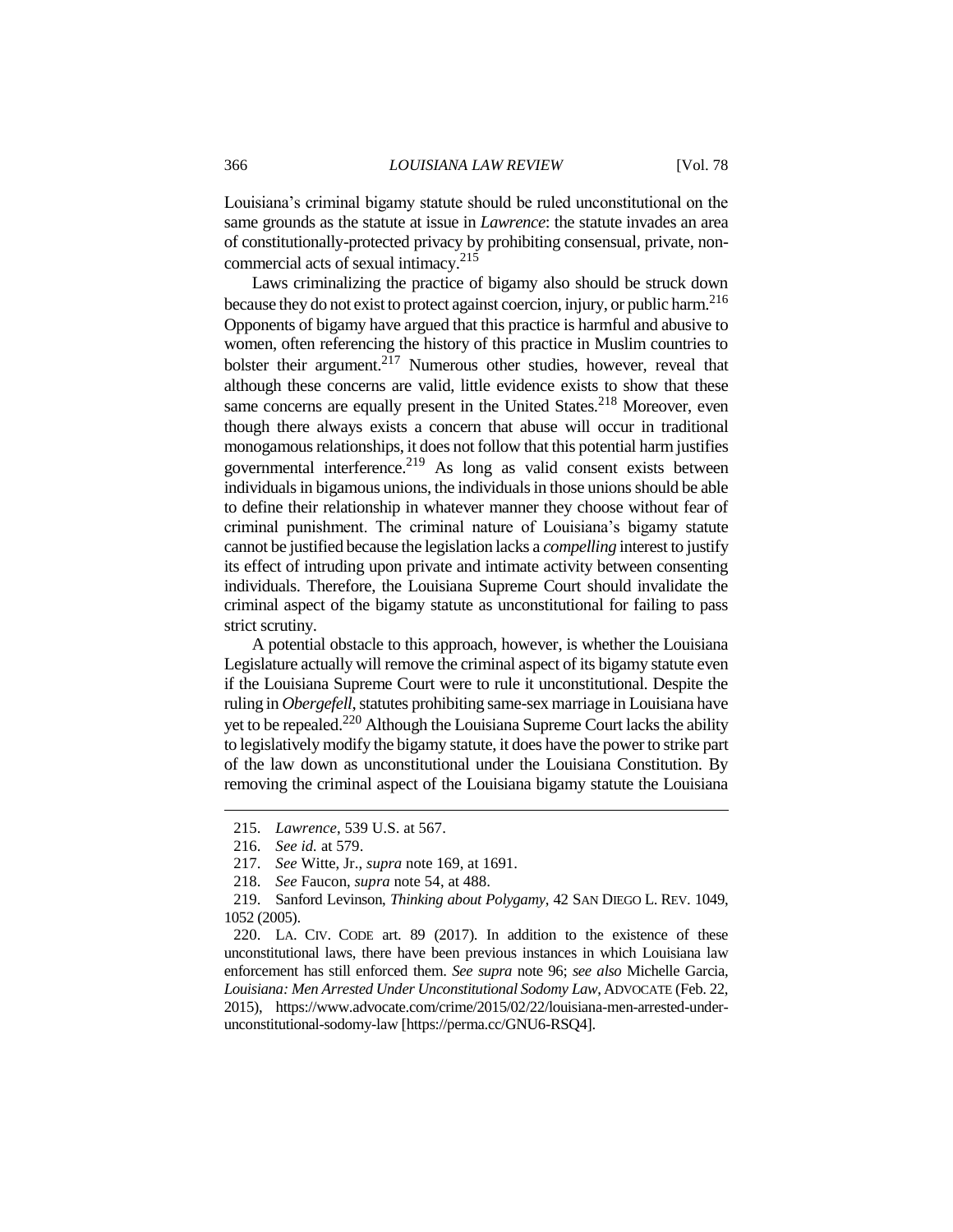Supreme Court can create the necessary pressure to "force the hand" of the legislature to reform the statute. Moreover, even if the legislature declines to reform the statute, a ruling invalidating the criminal aspect of the statute will allow individuals in bigamous unions the protection they need to sue the government if criminal charges were brought against them.

After striking down the criminal aspect of Louisiana's bigamy statute, the Louisiana Supreme Court next should confront whether bigamous unions should be granted legal recognition. Because the statute raises two separate questions, the court can apply a different level of scrutiny to this second issue.<sup>221</sup> Thus, after striking down the criminal aspect of the bigamy statute, the Louisiana Supreme Court should decline to legally recognize the practice of bigamous unions under a rational basis analysis.

In its analysis of "framing"<sup>222</sup> the purported right at issue, the court should analyze whether the practice of bigamy falls under the constitutionally recognized right to marry while relying on United States Supreme Court precedent.<sup>223</sup> Although Justice Kennedy's language in *Obergefell* describing the right to marry as a "two-person union"<sup>224</sup> suggests that the Louisiana Supreme Court justifiably can decline legal recognition to bigamous unions on this basis alone, the court nevertheless should focus on the traditional fundamental rights test to reach this conclusion. By doing so, the Louisiana Supreme Court can reach a conclusive result while simultaneously adhering to United States Supreme Court precedent—an approach that Justice Kennedy unfortunately declined to follow in *Obergefell*. 225

Through the traditional fundamental rights approach, the Louisiana Supreme Court should articulate that, unlike same-sex couples, individuals in bigamous unions seek a right different from the right to marry previously recognized by the Supreme Court as fundamental to the nation's history and tradition.<sup>226</sup> Thus, the Louisiana Supreme Court should determine that under a rational basis standard, the potential destabilizing effect that the legalization of bigamous unions would have on Louisiana's governmental institutions especially Louisiana's tax-filing administration and community property regime—is a legitimate interest in denying these unions legal recognition. In

<sup>221.</sup> Jennifer L. Greenblatt, *Putting the Government to the (Heightened, Intermediate, or Strict) Scrutiny Test: Disparate Application Shows Not All Rights and Powers Are Created Equal*, 10 FL. COASTAL L. REV. 421, 442–44, 443 nn.106–07 (2009).

<sup>222.</sup> *See* discussion *supra* Part III.A.2.

<sup>223.</sup> *See* discussion *supra* Part I.B.

<sup>224.</sup> Obergefell v. Hodges, 135 S. Ct. 2584, 2599 (2015).

<sup>225.</sup> *See* discussion *supra* Part II.B.1.

<sup>226.</sup> *See* discussion *supra* Part III.A.2; *see also* CHEMERINSKY, *supra* note 24, at 829.